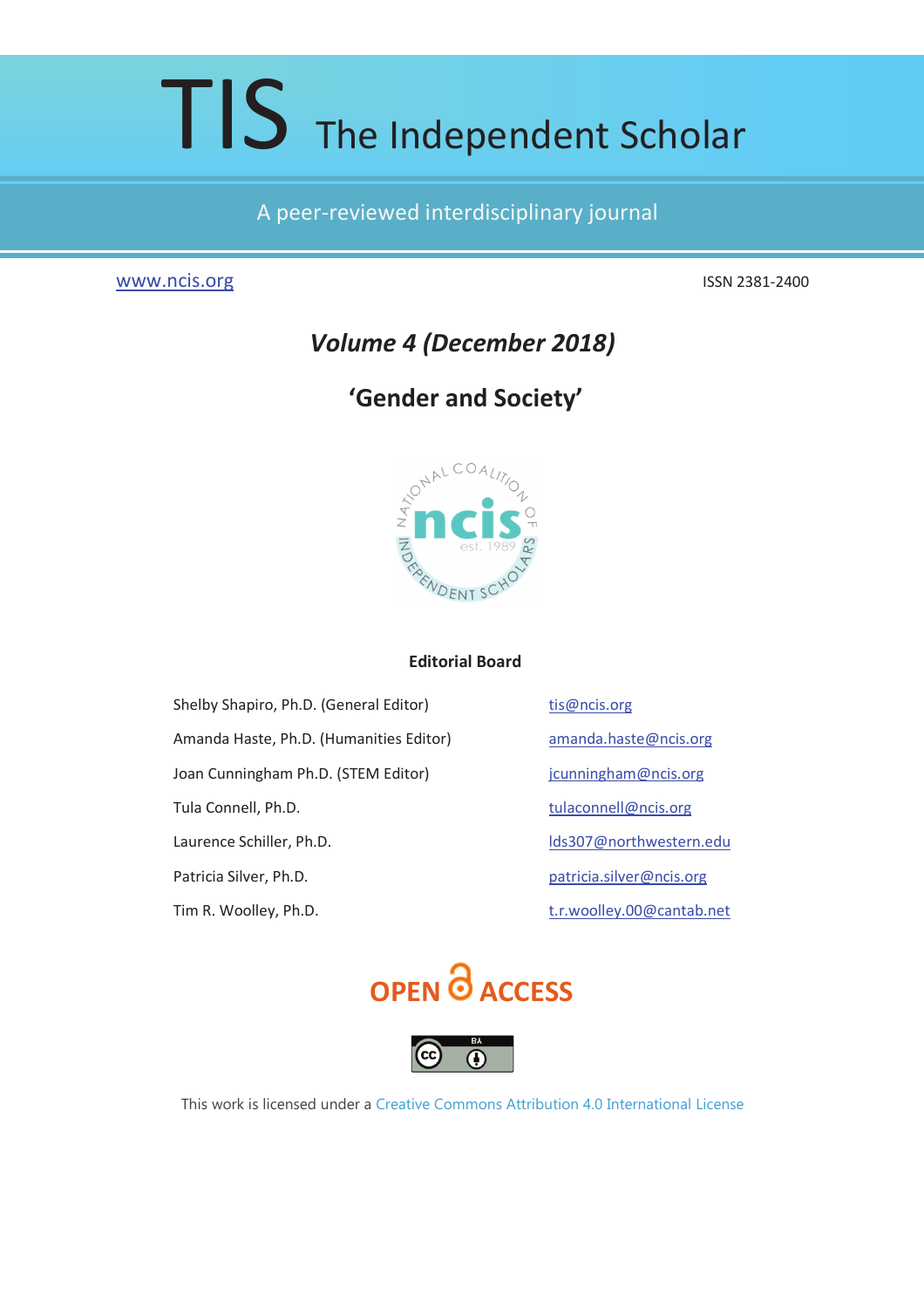The Independent Scholar Vol. 4 (December 2018) ISSN 2381-2400 <u>ේ බි</u> This work is licensed under a Creative Commons Attribution 4.0 International License

# SHE FOUGHT FOR THE PEOPLE: HELEN TAYLOR'S WORK FOR THE ADVANCEMENT OF SOCIALISM AND FEMINISM ON THE LONDON SCHOOL BOARD, 1876-85

Janet Smith, Ph.D. (Brighton, ENGLAND)

Correspondence should be addressed to: avignon5568@gmail.com

Date submitted: 9 October 2018 Accepted following revisions: 18 December 2018

# **Abstract**

The London School Board has received considered attention with seminal works by Dyhouse, Hollis, Martin and Turnbull. These have focused on the gendered experiences of women and children, both within the administrative Board and the state schools and the methods by which women members negotiated a space for themselves. Helen Taylor's contribution has been examined within this ground-breaking literature concluding, in the main part, that she achieved little, was a political maverick, unable to form alliances or work cooperatively with men. However, in locating the work of Helen Taylor in the context of the struggle for London municipal reform, this article explores her role in furthering the interests of municipal socialism, improving democracy in the rapidly expanding city, and advancing women's rights. Much of the opposition she faced arose from opponents of her socialism, her campaigns for land nationalisation and her support for the Irish tenant in the Irish Land War. Likewise, many of the educational concerns she took up sprang from both her socialism and her feminist upbringing as the daughter of Harriet Taylor and the step-daughter of John Stuart Mill. Taylor strove to achieve sexual equality within the School Board community, both in the schools and in the School Board governing chamber itself, and this paper draws more positive conclusions about her educational work, and her constant challenging of the gendered roles and practices she experienced.

# Keywords: Helen Taylor, London School Board, Victorian education reform, feminism, gendered education, educational endowments, secular education, campaign for abolition of corporal punishment, free schooling

#### **INTRODUCTION**

The London School Board (LSB) has received considered attention with seminal works by Jane Martin and Patricia Hollis.<sup>1</sup> These have focused on the gendering of the institution and the methods by which women members negotiated a space for themselves. Helen Taylor's contribution has been examined within this ground-breaking framework, concluding that she achieved little, was a political maverick and was unable to form alliances or work cooperatively with men. Hollis concentrates on Taylor's intransigence and inability to compromise, maintaining that she used her position in society mainly for her own advantage.<sup>2</sup> Hollis claims that Taylor was 'parent centred' in her School Board policies, rather than 'child centred,' citing as an example her opposition to corporal punishment as an infringement of parental rather than

<sup>&</sup>lt;sup>1</sup> P. Hollis, Ladies Elect: Women in English Local Government (Oxford, 1989); J. Martin, 'Fighting down the idea that the only place for women was home. Gender and Policy in Elementary Education,' History of Education, vol 24, no 4 (1995), 277-292; J. Martin, Women and the Politics of Schooling in Victorian and Edwardian England (London, 1999).

<sup>&</sup>lt;sup>2</sup> Hollis, 92.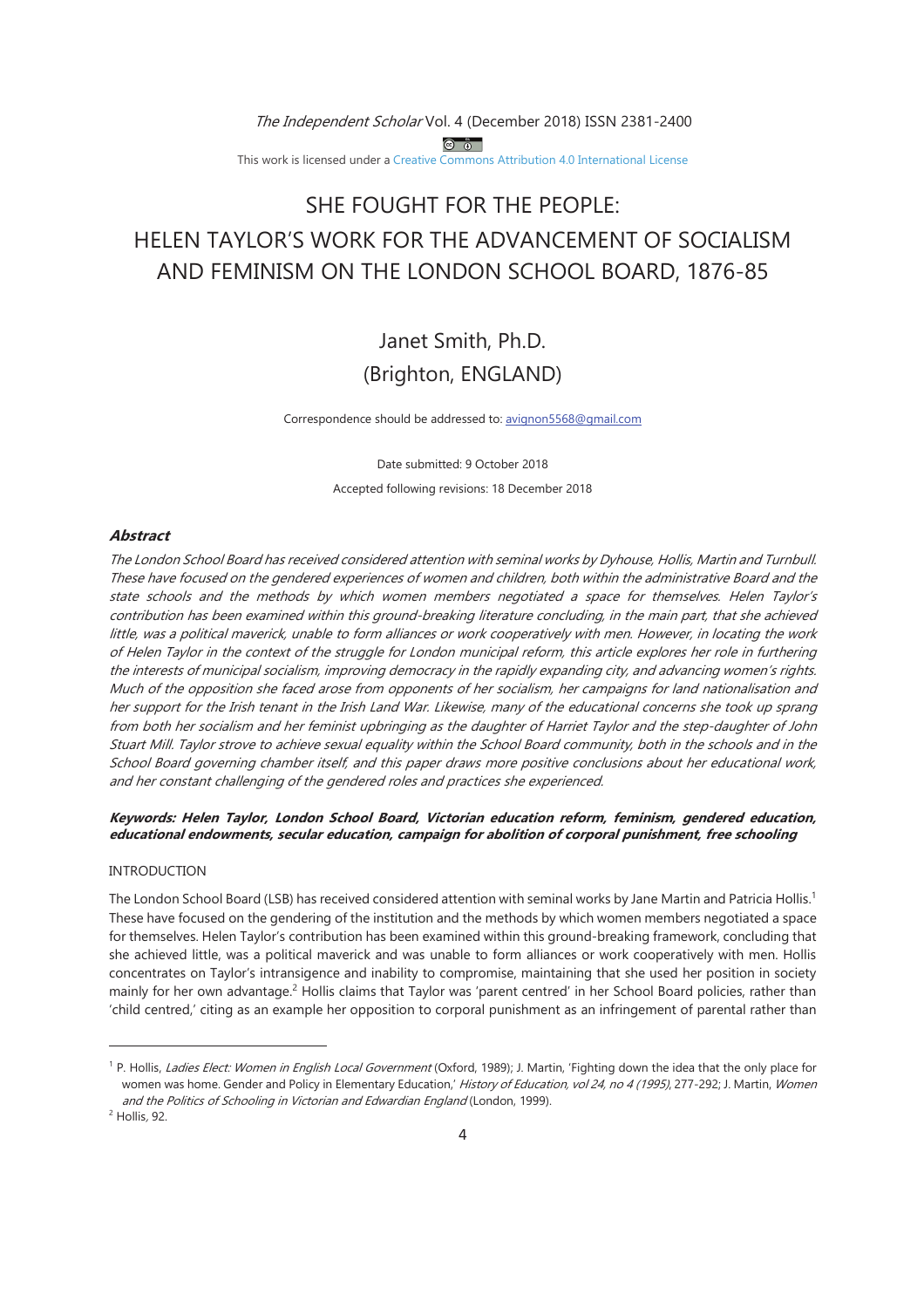$\circledcirc$ 

This work is licensed under a Creative Commons Attribution 4.0 International License

children's rights.<sup>3</sup> Hollis concludes that Taylor achieved little in her educational work because of inability to build alliances, comparing her unfavourably with Annie Besant.<sup>4</sup> Besant, however, joined the Board later in the decade, when the policies for which Taylor had fought unsuccessfully, in particular free education, had gained political credibility with the rise of 1880s socialism. Besant had more socialist allies within the LSB. Hollis ignores Taylor's politics when examining her fraught relationship with the official Liberals on the Board, concentrating solely on personality as the cause of the tensions. Martin's study of women members of the LSB offers a more positive assessment of Taylor than Hollis. Martin does recognise, in passing, that Taylor's intransigence on the LSB was a result of her socialism and that Taylor failed to get the credit she deserved because she challenged the male political establishment with her feminist and radical politics.<sup>5</sup> Martin concludes, however, that Taylor's inability to compromise led to her not achieving much during her nine years on the Board for the working class whom she served.<sup>6</sup> The previous literature, therefore, has acknowledged Taylor's socialism in passing but has not fully explored how it informed her work on the LSB. The focus has been on the failure of her campaigns within the methodological framework of case studies of the gendered experiences of the women members

This article aims to give a more nuanced account of Taylor's contribution by evidencing that Taylor's motivation is revealed by locating her work on the LSB in the wider world of the demand for improved local democracy in the capital. This manifested itself, in the latter half of the nineteenth century, as a growing movement for municipal socialism and collectivism which campaigned for a single local government authority, a campaign spearheaded by the London Municipal Reform League and achieved, in 1889, with the creation of the locally elected London County Council. The LSB was the first elected body which administered for the entirety of London's growing population. For socialist members, including Taylor, it was an important step in the struggle for a unitary governing authority for the whole of the capital and a vehicle to further the interests of municipal socialism, improve democracy in the rapidly expanding city and advance women's rights. Much of the opposition she faced arose from opponents of her socialism, her campaigns for land nationalisation and her support for the Irish tenant in the Irish Land War. Likewise, many of the educational concerns she took up sprang from both her socialism and her feminist upbringing as the daughter of Harriet Taylor and the step-daughter of John Stuart Mill. Taylor strove to achieve sexual equality within the LSB community, both in the schools and in the LSB governing chamber itself.

This article therefore begins with an overview of British education provision, the ground-breaking role of the LSB and Taylor's election to the Board in 1876. This is followed by an examination of some of the reforms for which Taylor campaigned: the need for local government reform to alleviate the consequences of the grinding poverty endured by the working classes; the expectations of gender roles in Victorian society and its impact on the highly gendered school curriculum; the abolition of corporal punishment and, by extension, a denormalization of the physical and emotional abuse suffered by many, especially women, in the domestic sphere. Taylor's practical and pragmatic activism is examined through her efforts to secure gender equality through childcare provision and equal pay, as well as her campaign for secular, free education for all, and her successes - and failures - are addressed within the context of the contemporary political climate and the resulting legislative reforms, whether enacted during, after, or long after the lifetime of this formidable woman. By demonstrating the ways in which she constantly challenged the gendered roles and practices she experienced, a more positive conclusion is reached on Taylor's educational work.

#### **HELEN TAYLOR**

British activist Helen Taylor was born in 1831, the daughter of the women's rights campaigner, Harriet Taylor and John Taylor, a wholesale druggist. Her mother was a member of William Fox's Unitarian reforming circle, where she met the economic philosopher John Stuart Mill in 1830. Mill and Harriet shared an interest in feminism and reform politics and Harriet left her husband for Mill though the relationship remained discreet. They married following the death of John Taylor. After her mother's death in 1858 Taylor worked with her step-father to promote women's suffrage. Mill died in 1873 and Taylor sought out a public role for herself. She was a leading women's suffragist, a founder member, in 1881, of the Democratic Federation (which was renamed the Social Democratic Federation in 1884 after embracing Marxist

<sup>&</sup>lt;sup>3</sup> Ibid., 97

 $4$  Idem.

<sup>&</sup>lt;sup>5</sup> Martin, Women and the Politics of Schooling, 44.

<sup>&</sup>lt;sup>6</sup> Ibid., 136.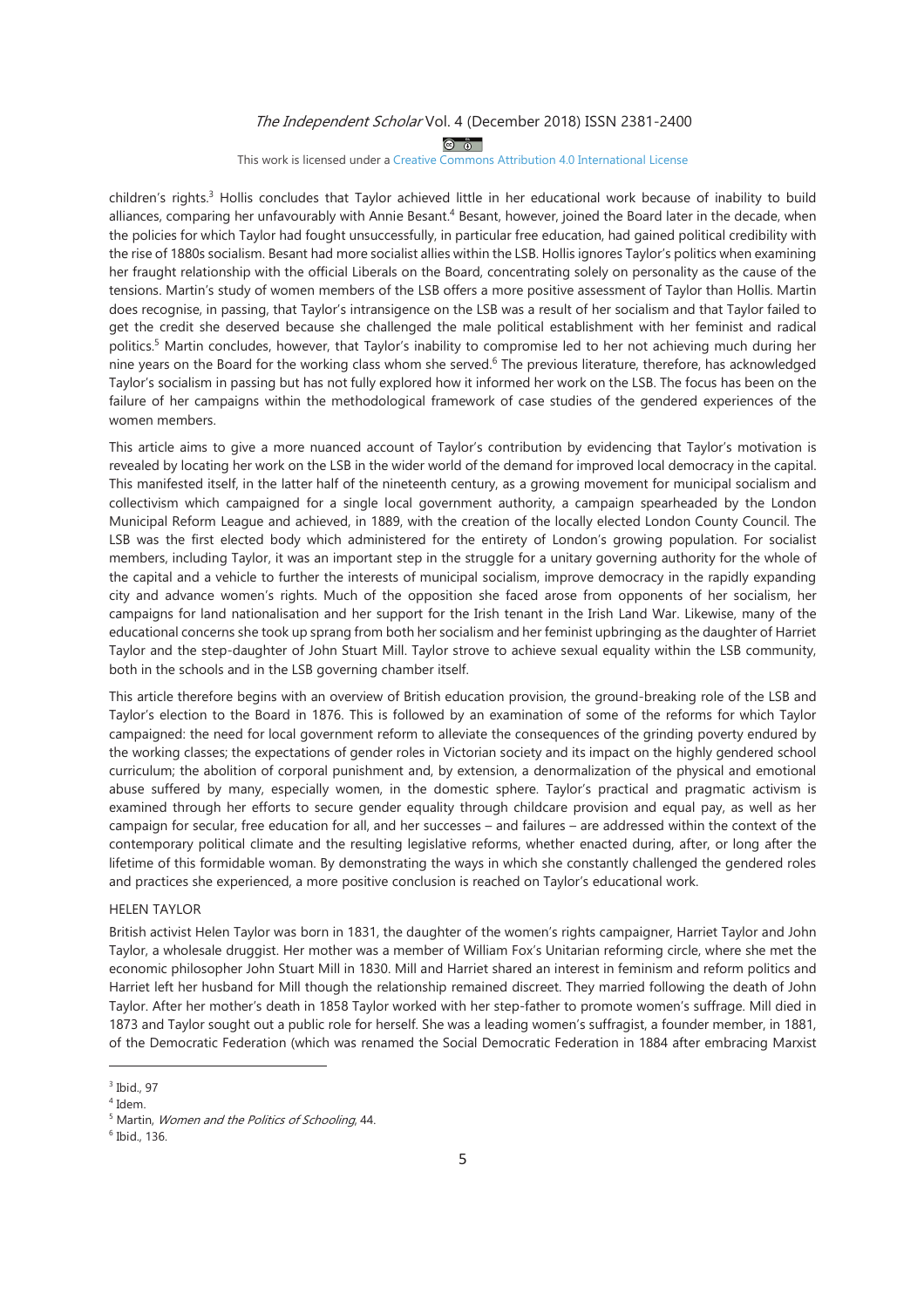<u>ේ බි</u>

#### This work is licensed under a Creative Commons Attribution 4.0 International License

socialism) and a supporter of Home Rule for Ireland. Taylor was also a leading campaigner for land nationalisation in Great Britain and supported the Irish in their struggle for improved tenant rights during the Land War, 1878-1882. Taylor died in 1907 and her grave in Torguay, Devon bears the simple epitaph: 'She fought for the people.' She served three terms (1879-1885) as an elected LSB Member.

Taylor's motivation came from her socialism and collectivism. She was a founder member of the Social Democratic Federation and on the executive of the London Municipal Reform League. When Taylor unsuccessfully tried to stand for Parliament in 1885 her manifesto was essentially that of the Marxist Social Democratic Party and in it can be seen her campaigns within the School Board.

- A fair day's wages for a fair day's work
- 6-hour working day which will give work to men where now there is none
- Local government cooperation and workshops under elected managers
- Restoration of the land
- Direct taxation and graduated income tax none under 300 and rising by degrees to 19 shillings in the pound
- No wars that are not voted for by the people
- Free justice
- Restoration of the endowments for free clothing food and education
- Free education
- Home Rule and legislative independence for Ireland
- Universal suffrage, annual parliaments and payment of members<sup>7</sup>

# POLITICAL BACKGROUND

Taylor had moved away from the liberal reforming world of her childhood. In 1885 Andrew Reid edited a book in which leading Liberals, both MPs and campaigners expressed why they supported the Liberal party and what it meant to be a Liberal.<sup>8</sup> Time and time again the contributors mention the utilitarian philosophy of it being a means to secure the greatest happiness for the greatest number of people.<sup>9</sup> This philosophy, founded by Jeremy Bentham earlier in the century, had been the creed of a number of public figures, includes John Stuart Mill, and his father James. Liberalism also meant, to the Victorian mind, equality and progress in society through greater democracy and an increase in voting and social rights for the working-class.<sup>10</sup> Despite growing support for women's suffrage, not all Liberals supported the demand for sexual equality. In addition, a central tenet of Victorian liberalism lay in the importance attached to the freedom of the individual. The greatest happiness for the greatest number of people should, however, safequard individual rights.<sup>11</sup> It also meant an adherence to the concept of free trade which had been fiercely fought for by the campaigners against the Corn Laws during Taylor's teenage years in 1846.<sup>12</sup> Therefore, within the School Board chamber both the Tories (socially conservative and supporters of the Voluntary Church schools and the Church of England) and the Liberal School Board Members would be at loggerheads with Taylor's socialist agenda which took Taylor away from the Liberal platform she was first elected on in 1876. It is within the framework of her political ideology that Taylor's work on the LSB will be examined here, and it will be argued that she was no maverick, but always had a political motivation, however unsuccessful that might be.

<sup>7</sup> Taylor's 1885 Election Hand Bill, Mill Taylor Collection (hereafter M.T.C.), London School of Economics, Box 7. For Taylor's attempt to stand for Parliament, see J. Smith, 'Helen Taylor: The First Woman Prospective Parliamentary Candidate, 1885' in E Rackley & R Auchmuty (eds.,) Women's Legal Landmarks (Oxford, 1918), chapter 9.

<sup>&</sup>lt;sup>8</sup> A. Reid (ed.), *Why I am a Liberal* (London, 1985).

<sup>&</sup>lt;sup>9</sup> Ibid, Arthur Arnold, MP, 17, Thomas Catling, 38, Rt. Hon Lord Hurlow, 97.

<sup>&</sup>lt;sup>10</sup> Ibid, Joseph Arch, 16, Henry Broadhurst, MP, 35, Millicent Garret Fawcett, 43, Alice Westlake, 107.

<sup>&</sup>lt;sup>11</sup> Ibid. Amongst those to mention individual liberty as their reason for being a Liberal are Professor J S Blackie, 31, Rev John Hopps, 59 and the Rt Hon James Stansford, MP, 93.

<sup>&</sup>lt;sup>12</sup> George W E Russell MP declared his adherence to the concept of free trade to be at the heart of his liberal radicalism, p. 81. For a detailed account of the Anti-Corn Law League see Asa Briggs, The Age of Improvement (London, 1959), pp. 312-25.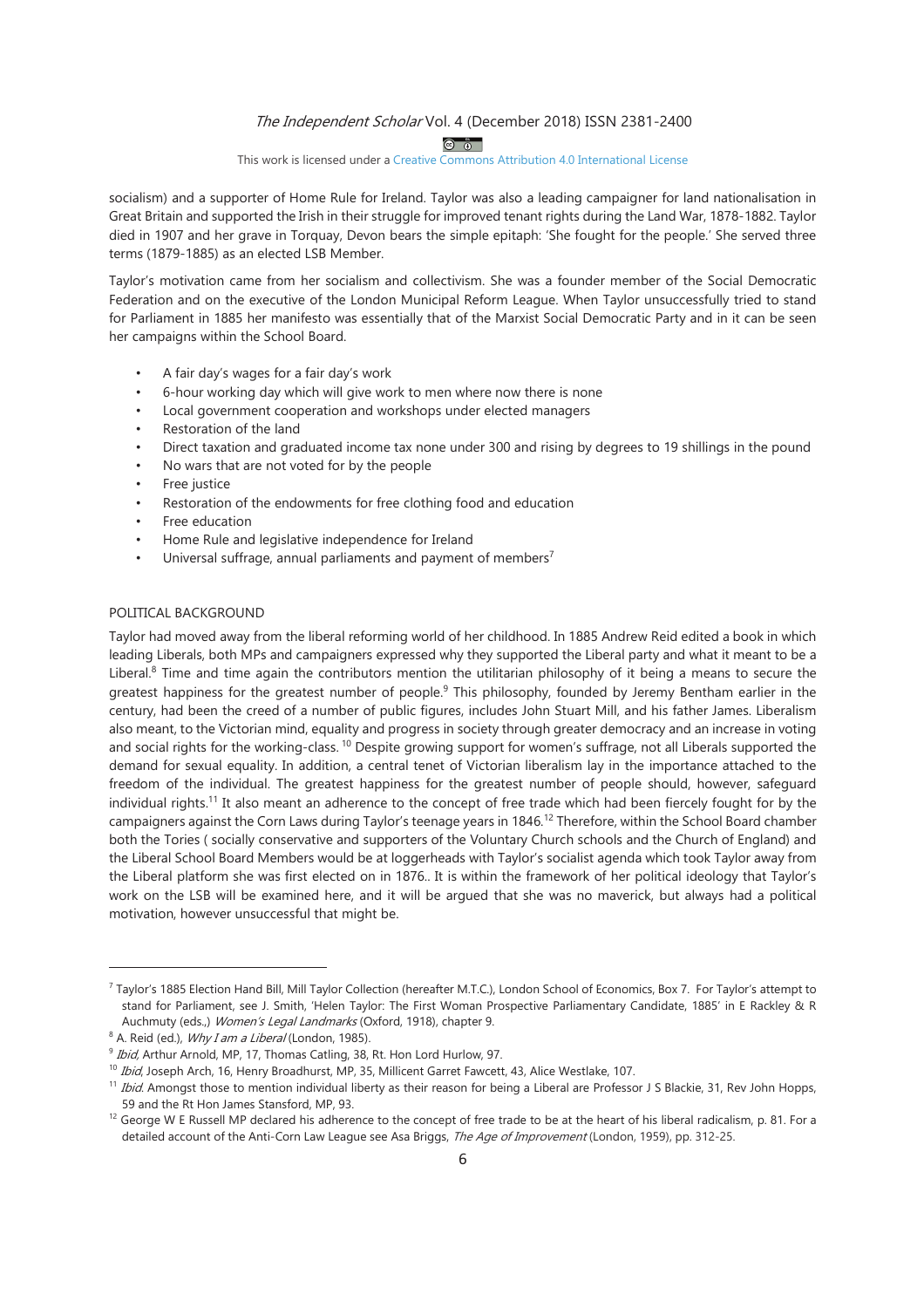$\circledcirc$   $\circledcirc$ 

This work is licensed under a Creative Commons Attribution 4.0 International License

# THE LONDON SCHOOL BOARD

A rapid increase in population in Victorian Britain led to a growing public demand that the state should legislate to provide the extra necessary school places which the voluntary sector could not provide for the working people. The upper classes attended private boys or girls' schools (called Public Schools) or were taught at home by governesses. Existing schools for the working-classes consisted of Dame Schools (run in a private individuals' home), Ragged Schools (charity schools run for working-class children) and Church of England schools. In 1869 the National Education League was set up by reforming Liberals and Radicals to lobby for free, compulsory secular state education for all children. Factory owners and industrialists also called for more schools to be established which would provide the literate working-class workforce they needed. However, Tory industrialists supported an expansion of the Church of England schools, funded by the state, rather than state-run schools. Britain was the workshop of the world, leading the Industrial Revolution, and a basic education for the working-class was deemed necessary to maintain this world economic dominance. This political pressure on the British Parliament, from both liberal reformers seeking to improve workingclass involvement in democracy through mass basic education, and the manufacturers, needing a literate workforce to maintain their industrial success, led to the 1870 Education Act.<sup>13</sup>

The LSB had been created under this Act, which set up a state system of elementary education for children between the ages of five and twelve. A further Act in 1880 made education compulsory up to the age of ten.<sup>14</sup> Forster's intention had been to put education in London under the control of the City Corporation, the Boards of Guardians, the Vestries and the District Board of Works; but a successful amendment by the MP for Finsbury, W.M. Torrens, led to the setting up of an elected School Board for London.<sup>15</sup> Women were eligible both to sit on the Board and to elect its members under the terms of the Municipal Franchise Act of 1869, which gave the local vote to unmarried or widowed women who were ratepayers. The Education Act itself was a compromise between those who wanted a secular state-run elementary school system (most members of the middle classes, the Trades Union Congress and forty Liberal MPs) and the National Education Union (comprising the Anglican Church and the Tory Party), who were defenders of the church school voluntary system. The compromise resulted in an educational system where the voluntary sector was supported financially by the government and existed alongside state-run Board Schools paid for by a levy on local ratepayers and controlled by a locally elected School Board.<sup>16</sup>

Men and women needed no property or residential qualifications in the division in which they stood as candidates and each ratepayer had as many votes as there were seats on the Board for that district. Minority interests were upheld by a system of 'plumping,' whereby a voter could place all his or her votes on one candidate. Voting was by secret ballot (except in the City of London ward).<sup>17</sup> The School Boards have been recognised as the first mass elected public bodies and, thus, advancing English democracy.<sup>18</sup> It was an important step in the state having control and influence over ordinary people's lives through collective ownership and control, in this case of schools and schooling.

Taylor was first elected to the LSB in 1876, as one of four members for the Southwark Division. It was the suffragist, Eliza Cairns who had suggested to Taylor that she stand for election. Cairns, who had been happy to hear that Taylor had recovered from a period of ill-health, wrote to Taylor indicating that the matter had been discussed amongst leading suffragists.

...it encourages me to hope that you will listen favourably to a proposal I have to make – which is that you will stand for the School Board. I saw Mrs Anderson yesterday and she was talking to me on the subject and wondering if you were properly asked you would consent to stand...Mrs Orme too is of the same opinion and is very anxious that you should become a member of the School Board. She wrote to me about it some time  $aqo.<sup>19</sup>$ 

<sup>&</sup>lt;sup>13</sup> https://www.thequardian.com/news/datablog/2014/aug/28/elitism-in-britain-breakdown-by-profession.

<sup>14</sup> http://www.parliament.uk/about/living-heritage/transformingsociety/livinglearning/school/overview/1870educationact/

<sup>&</sup>lt;sup>15</sup> T. Gautrey, *Lux Mihi Laus. School Board Memories* (London, 1936), 19.

<sup>&</sup>lt;sup>16</sup> Martin, 'Fighting down the idea that the only place for women was in the home,' 278.  $17$  Ibid.

<sup>&</sup>lt;sup>18</sup> J. S. Hurt, *Elementary Schooling and the Working-classes 1860 - 1918* (London, 1979), 75.

<sup>&</sup>lt;sup>19</sup> E. Cairnes to H. Taylor, October 1876, vol. 19, no. 226, M.T.C.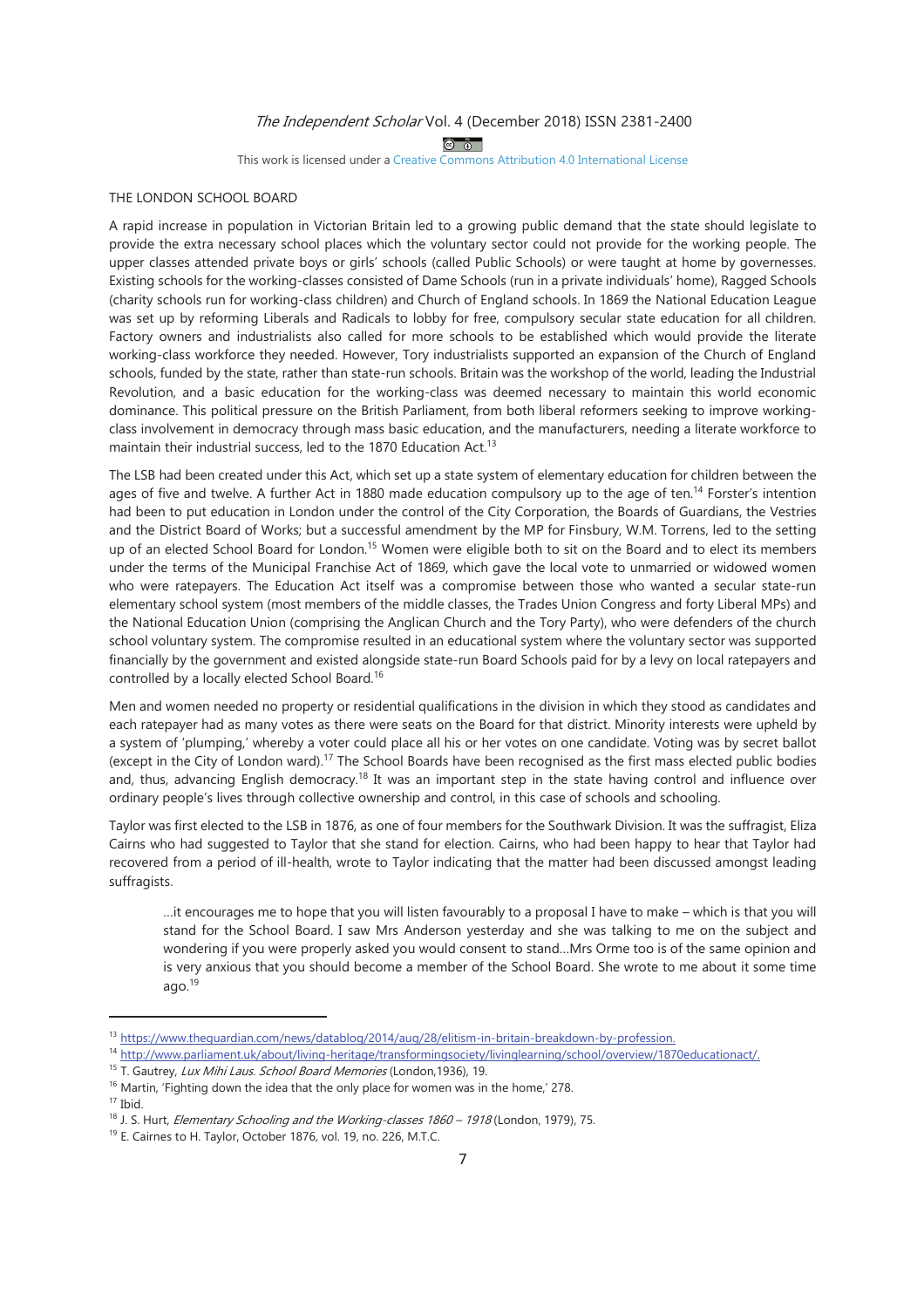$\circledcirc$ 

This work is licensed under a Creative Commons Attribution 4.0 International License

This was not Taylor's first contact with the London School Board. Elizabeth Garrett Anderson, having just been elected on to the first London School Board, had written to her in 1870 asking if John Stuart Mill would consider standing for election and accept the Chairmanship but he had declined.<sup>20</sup> The women's suffrage movement had recognised the importance of the creation of the School Boards in extending opportunities for women in the public sphere. The English Women's Review had closely followed the first elections in 1870, quoting John Stuart Mill's support for women coming forward to sit on them and the publication had celebrated the election of the first three women to the new authorities, Elizabeth Garrett Anderson (London), Emily Davies (London) and Lydia Becker (Manchester).<sup>21</sup> The paper gave much coverage to the triennial elections and pressed the case for more women to come forward and seek election.<sup>22</sup>

## TAYLOR'S ELECTION TO THE LONDON SCHOOL BOARD IN 1876

Taylor, herself, did not expect to be successful in the 1876 LSB election because of her 'advocacy of gratuitous, compulsory and secular education.<sup>'23</sup> Southwark, her constituency, had a large Roman Catholic Irish population who, in later years, due to her support of Home Rule and the Irish Land War, fully supported Taylor. In 1876, however, her fellow Liberal, and election running partner, the Reverend Sinclair had feared that her avowal that her 'chief object in becoming a candidate was to promote secular views' would lead to them both being defeated in the poll. He appealed for her to be more moderate on platforms with him.<sup>24</sup> Taylor refused to compromise and she was elected despite her strident pronouncements supporting secular education. Sinclair, too, was successful though he bought charges of election misconduct against her and she had to defend herself at an official hearing. She had not, he claimed, referred to the fact that he was her official Liberal running partner at an election meeting.<sup>25</sup> Further, it was alleged that she had paid into the Southwark election committee £200 despite Sinclair being on supposedly equal terms as a running partner, that she had issued a handbill in support of her candidature only, that she had arranged a meeting at the Bridge House without official consent and that she had not made clear the official policy on the religious question in schools to reporters.<sup>26</sup> An inquiry found her innocent of the charges. Taylor, however, faced opposition from the Liberal party in each of the subsequent elections in which she stood as an Independent Radical Democrat. Sinclair refused to stand as a candidate in the same borough in 1879, choosing to contest a seat elsewhere.

## TAYLOR'S SOUTHWARK CONSTITUENCY AND THE NECESSITY OF LOCAL GOVERNMENT REFORM

The Southwark to which Taylor was elected was one of the poorest boroughs in London according to Charles Booth's survey, Inquiry into the Life and Labour of the People in London. The survey identified 67% of Southwark's population as poor. This was in contrast to Camden (17.8%), South Bermondsey (30.7%), Lambeth (36.5%) and Vauxhall (39.6%).<sup>27</sup> Booth concluded that in Southwark poverty was worst round the banks of the Thames and ameliorated the further you travelled south, away from the river.<sup>28</sup> Between Jamaica Road and the Thames was particularly socially deprived : 'The inhabitants are mostly water-side labourers, many of them Irish and very ignorant.<sup>29</sup>

The survey made good use of the LSB visitors to collect the information. The visitors' usual duties were visiting the homes of school truants. They took the survey into individual homes and into the Board Schools of Southwark which had some of the worst social problems and poverty in the metropolis. Booth's study identified that '...the Board School in Westcott Street contains some of the poorest children in London.' 30 Booth recorded that, despite school fees being low, non-payment was common as a result of inability to pay. <sup>31</sup> It was concluded that poverty was the main cause of high rates of absence from school and that ten percent of children in London at the Board Schools went to school

<sup>&</sup>lt;sup>20</sup> E Garrett Anderson to H. Taylor, 9 December 1870, vol.15, no. 145, M.T.C.

<sup>&</sup>lt;sup>21</sup> The English Woman's Review, January 1871.

<sup>&</sup>lt;sup>22</sup> Ibid. December 1876.

<sup>&</sup>lt;sup>23</sup> Draft letter, H. Taylor to A. Westlake, 26 September 1876, vol. 16, no.181, M.T.C.

<sup>&</sup>lt;sup>24</sup> J. Sinclair to H. Taylor, 17 October 1876, vol. 16, no.147, M.T.C.

<sup>&</sup>lt;sup>25</sup> Bermondsey and Rotherhithe Advertiser, 30 December 1876.

<sup>&</sup>lt;sup>26</sup> Ibid., 23 December 1876.

<sup>&</sup>lt;sup>27</sup> C. Booth, Life *and Labour of the People in London, vol. 2* (London, 1891), 29.

<sup>&</sup>lt;sup>28</sup> Ibid., 393.

 $29$  Ibid.

<sup>&</sup>lt;sup>30</sup> Ibid., 396.

<sup>&</sup>lt;sup>31</sup> Ibid., 488.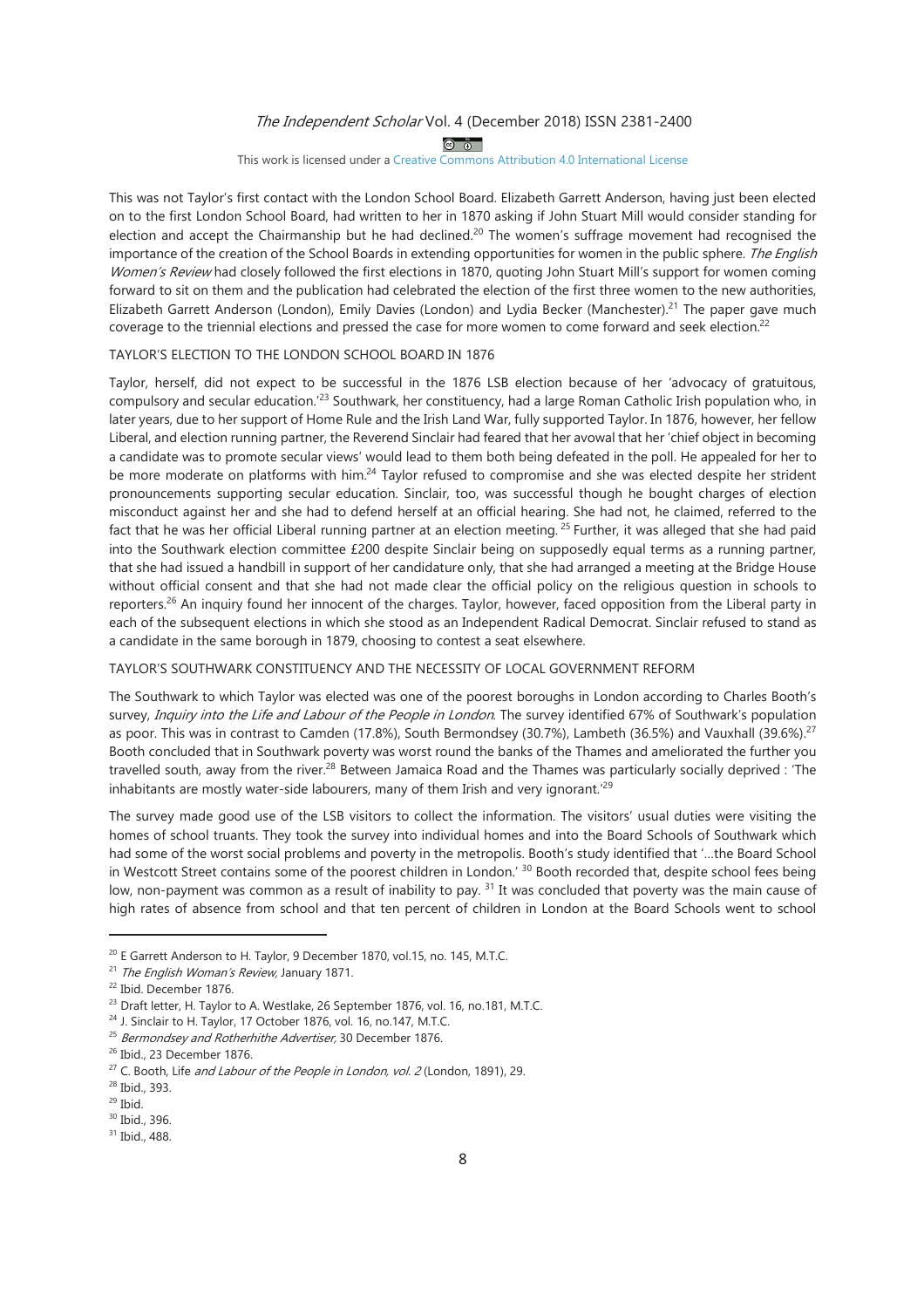$\circledcirc$ 

#### This work is licensed under a Creative Commons Attribution 4.0 International License

hungry.<sup>32</sup> Taylors first-hand knowledge of the grinding poverty of her constituency and the need for free education, need to be borne in mind when examining Taylor's educational work.

An 1883 pamphlet detailed the findings of a survey, conducted by a Methodist minister in the South London area of Southwark. This exposed the desperate living conditions of the poor.

Every room in these rotten and reeking tenements houses a family, often two. In one cellar a sanitary inspector reports finding a father, mother and three children... Another apartment contains father, mother and six children, two of whom are ill with scarlet fever.<sup>33</sup>

A survey, conducted by the London Congregational Union in 1885 went out to talk to the homeless in Southwark and found fifty destitute people without even the shelter of a tenement slum. They slept under railway arches. The Union published a pamphlet describing their individual experiences of existing, unseen, on the margins of society within walking distance of wealthier areas of middle-class Victorian suburban villas. This pamphlet also cataloqued the hunger of many children attending the state schools of the borough.<sup>34</sup> These were the children Taylor was trying to help.

# **ACTIVISM THROUGH POLITICS**

It was recognised by local Christians that the problem of London's poor was too big for the churches in Southwark to alleviate and that government intervention was needed.<sup>35</sup> Taylor was part of the political debate on what this intervention should be and she wanted the working class to be enabled, through education, to take their full part in building a new society which would eliminate this dire poverty. She was part of the movement which saw the solution to the poverty found in Southwark, and throughout London, as laying in socialism. She was a founder executive member, in 1881, of the Democratic Federation: this new political organisation was an attempt, by Henry Hyndman, to unite the London trade societies, radical clubs, working-class organisations and other campaigning groups, including the Land Nationalisation Society, within one reforming organisation. The provisional executive advocated that the manifesto of the party should include a demand for manhood suffrage, triennial parliaments, equal electoral districts and the payment of M.P.s salaries and election expenses by the rate payer. To these long-standing radical chartist demands were added adult suffrage, nationalisation of the land, abolition of the House of Lords, election bribery to be declared a felonious act and legal independence for Ireland.<sup>36</sup> The Democratic Federation did not, at first, demand that the state should own the means of production. This was added in 1884 when it became the first Marxist organisation and renamed itself the Social Democratic Federation; shortly after this, Taylor and many other leading members left the organisation, finding Hyndman's control over it too autocratic.<sup>37</sup> Members of the Social Democratic Federation recognised the importance of local democratic bodies, like the School Boards, for disseminating their socialist ideas. Elected members of the London School Board, who were also Democratic/Social Democratic Federation included Taylor, Edward Aveling and Annie Besant. They brought their socialism into the LSB and tried to achieve the Social Democratic Federation manifesto through influencing educational policy.

Taylor was also a member of The London Municipal Reform League, which was formed in March 1881 and resolved to campaign for one central municipal authority for the whole of London, a London County Council.<sup>38</sup> Sydney Buxton (President of the Municipal Reform League), and League members,<sup>39</sup> Benjamin Lucraft<sup>40</sup> and Florence Fenwick Miller<sup>41</sup>,

<sup>&</sup>lt;sup>32</sup> Ibid., 489.

<sup>&</sup>lt;sup>33</sup> A Mearns, *The Bitter Cry of Outcast London* (London 1883), 7.

<sup>&</sup>lt;sup>34</sup> Light and Shade, Pictures of London Life, (A sequel to the Bitter Cry of Outcast London) published by the London Congregational Union (London 1885), 18.

<sup>&</sup>lt;sup>35</sup> Rev. F. Crozier, Methodism and the Bitter Cry of Outcast London (London 1885), 5.

<sup>&</sup>lt;sup>36</sup> Pall Mall Gazette, 2 May 1881.

<sup>&</sup>lt;sup>37</sup> For a history of the Social Democratic Federation see M. Crick, *The History of the Democratic Federation*, (Keele, 1994).

<sup>&</sup>lt;sup>38</sup> J. Lloyd, *London Municipal Government History of a Great Reform 1880-1888* (London 1910) 7.

<sup>&</sup>lt;sup>39</sup> Ibid., 23.

<sup>&</sup>lt;sup>40</sup> Benjamin Lucraft (1809-1897) was the only working-man elected to the LSB during the 1870s. He was a chair maker by trade. Lucraft had been involved in radical politics since his youth. as a supporter of Chartism which campaigned for universal suffrage and parliamentary reform. He was a founder member of the General Council of the First International of the International Workingmen's Association. See George H Dyer Benjamin Lucraft: a biography (London 1879), in the British Library.

<sup>&</sup>lt;sup>41</sup> Florence Fenwick Miller was an English journalist, writer and social reformer. She was elected to the LSB in 1876 at the age of 22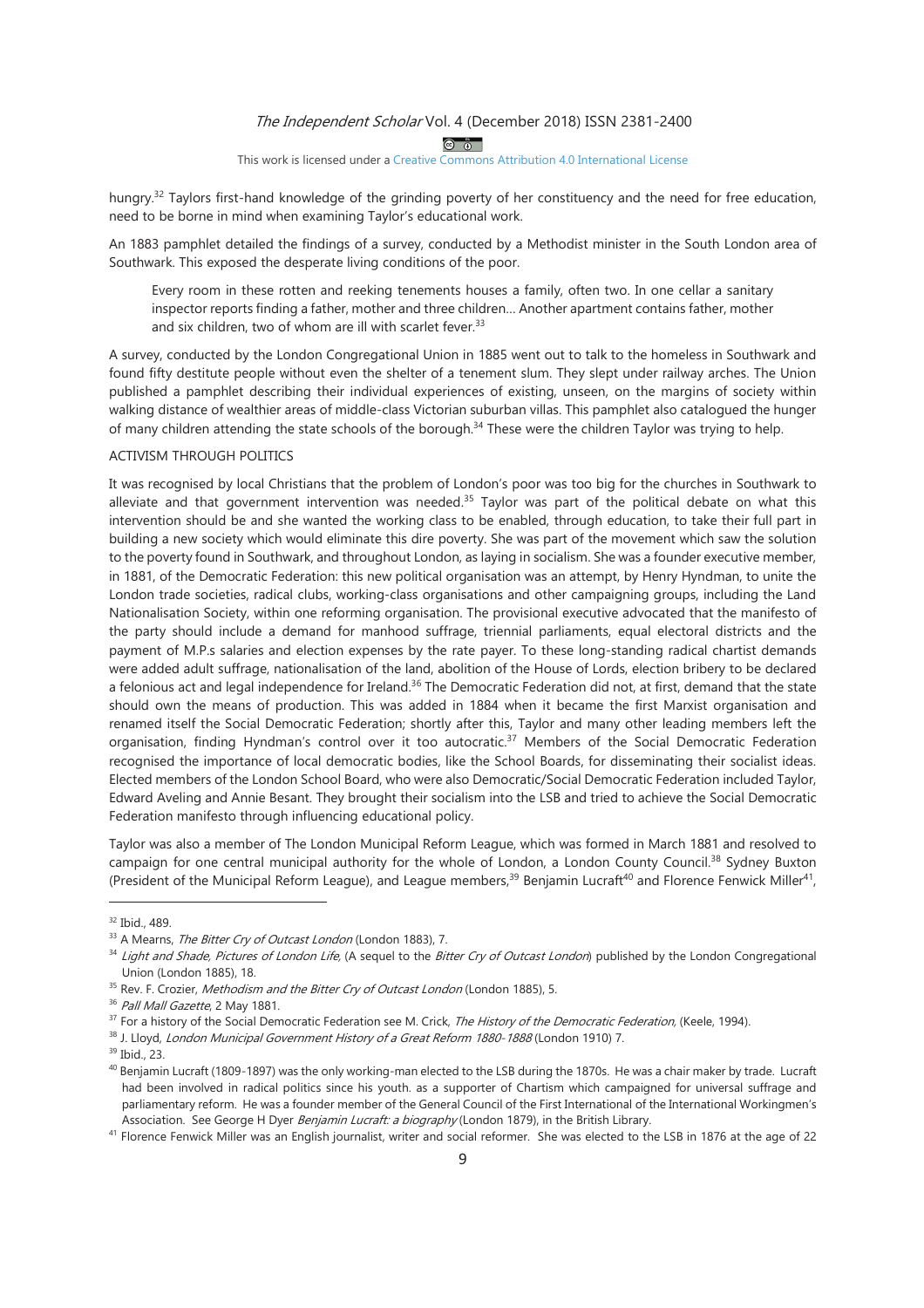$\circledcirc$ 

#### This work is licensed under a Creative Commons Attribution 4.0 International License

were also members of the London School Board. As political reformers they saw election to the Board as essential to their political aims; they were political activists not educationalists. Taylor and Fenwick Miller were both on the General Council of the League.<sup>42</sup> The rapid growth of London, both in area and population, required a less chaotic control of infrastructure.

The administration of London was, during the time of Taylor's LSB tenure, in the hands of a multitude of autonomous authorities. The Metropolitan Board of Works controlled main drainage, buildings, open spaces, bridges, the Fire Brigade and street improvements, over which there was no public control. There were twenty-three London vestries and fifteen District Boards, composed of two or more vestries. These thirty-eight bodies controlled all street paving, lighting, cleansing, water and drainage. Although elected, very few people voted for them. The members of the Vestries and District Boards elected the Metropolitan Board of Works, resulting in that organisation being distanced from direct democracy by one remove. Added to this water and gas were in the hands of private companies. 43

The Local Government Bill of 1884 enlarged the City Corporation to include the whole metropolitan area. It legislated for an elected council of 240 members, 45 to be elected by the City Corporation, 45 to be former members of the Metropolitan Board of Works, and 150 from London Divisions. They were elected for a three-year term after which the Board of Work members would become elected. An awareness of all these piecemeal administrative bodies is necessary to understand the importance of the fully elected LSB as an important first step in the democratisation of the capital and state influence over Londoners' daily lives.

Taylor endeavoured to increase the influence of working-class Londoners within these new state-controlled institutions. Later she would attempt to stand for parliament on a manifesto of payment for M.P.s and she brought her political belief, that public office should not be denied to the less well-off, into her School Board work by proposing an unsuccessful motion that the Board should petition Parliament for the power to pay members an annual amount not exceeding £200 each.

It was impossible that those most interested in the Board's work - the working-classes - should be represented upon it unless they were paid...This Board should be a popular Board and should really represent the working-classes and the parents of the children should have a chance of coming upon it.<sup>44</sup>

Furthermore, she attempted, again unsuccessfully, to have Board meetings moved from 3pm to 7pm to allow working parents to attend them.<sup>45</sup> Her fellow board member and close friend, Elizabeth Surr, praised the tenacity of Taylor. (She)...did not work for success, she was generally found upon the losing side, fighting like a brave soldier in the cause which she conceived to be true and just."46

## CHALLENGING GENDER EXPECTATIONS ON THE LONDON SCHOOL BOARD

Separate spheres, recognised by historians as 'one of the fundamental organising characteristics of middle-class society in late eighteenth and early nineteenth century England,<sup>47</sup> was undermined by the election of women onto the new School Boards. Separate spheres attempted to confine women's influence to the private world of home and family.<sup>48</sup> Amanda Vickery has challenged the premise that these separate spheres represented 'the overarching constraint for Victorian women.<sup>49</sup> Vickery asserts that women led more diverse lives than this would allow.<sup>50</sup> It was only a middle-

and served until 1885. She edited the feminist journal The Women's Signal during the 1890s and was one of the founders of the Women's Franchise League in 1889. See R. T. Van Arsdel, Florence Fenwick Miller. Victorian Feminist, Journalist and Educator (Aldershot, 2001).

<sup>&</sup>lt;sup>42</sup> The London Municipal Reform League, Annual Report 26 January 1882.

<sup>&</sup>lt;sup>43</sup> Lloyd, 24.

<sup>&</sup>lt;sup>44</sup> School Board Chronicle, 7 March 1885.

<sup>&</sup>lt;sup>45</sup> London School Board Minutes, 5 March 1885.

<sup>&</sup>lt;sup>46</sup> Bermondsey and Rotherhithe Advertiser, 11 March 1882.

<sup>&</sup>lt;sup>47</sup> C. Hall, *White, Male and Middle Class* (Cambridge, 1992), 106.

<sup>&</sup>lt;sup>48</sup> Ibid., 120.

<sup>&</sup>lt;sup>49</sup> L. Davidoff & C. Hall, Family Fortunes: Men and Women of the English Middle Class 1780-1850 (London, 2002), 76.

<sup>&</sup>lt;sup>50</sup> A. Vickery, 'Golden Age to Separate Spheres? A review of the categories and chronology of English women's history', p. 75, in Sue Morgan (ed.), The Feminist History Reader (Abingdon, 2006), chapter 3.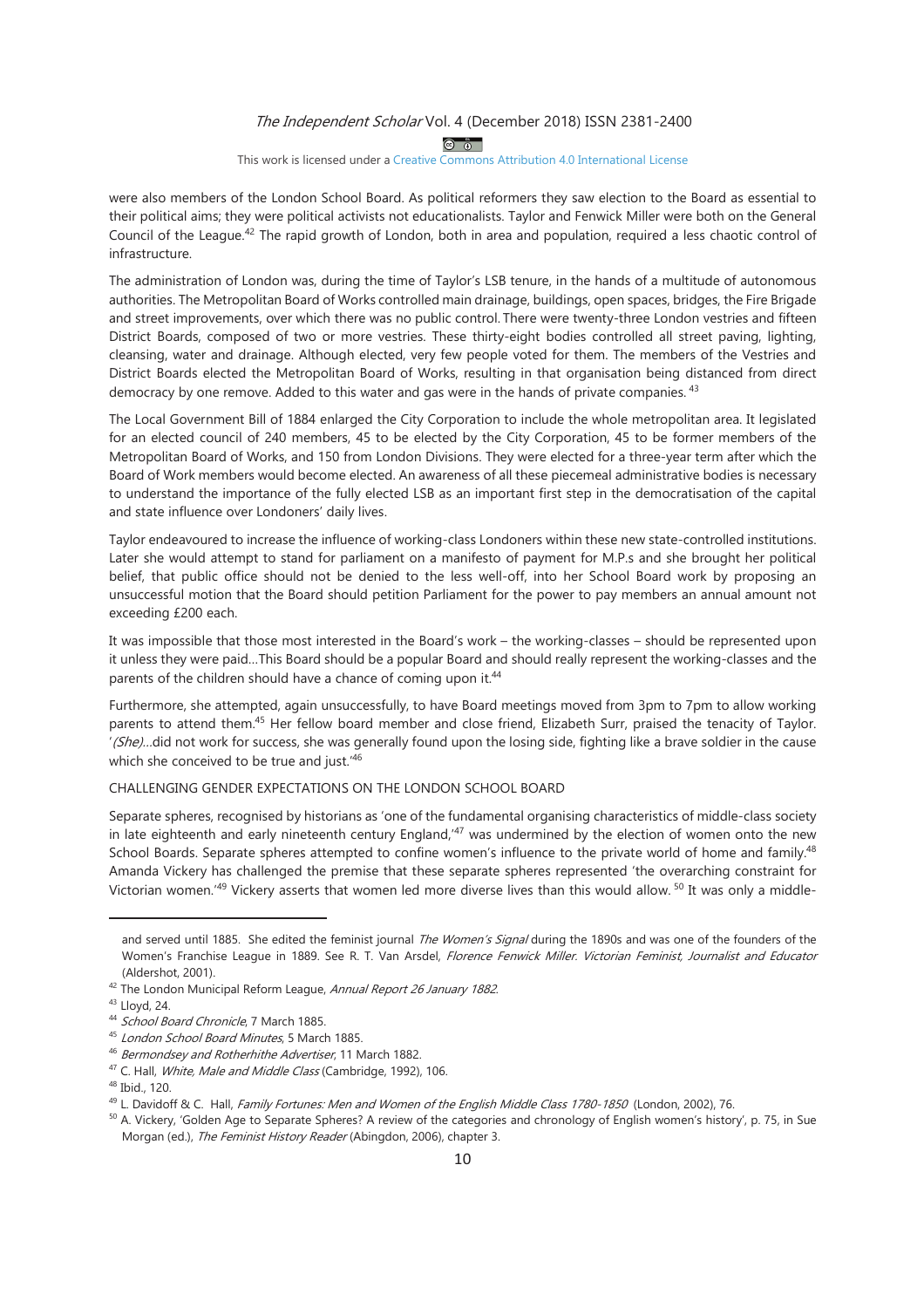$\circledcirc$ 

#### This work is licensed under a Creative Commons Attribution 4.0 International License

class ideal which a number of privileged women were able to circumnavigate, resist and negotiate, and in general, these women shared a number of social factors which enabled them to do so.<sup>51</sup>

Taylor addressed practically the challenges faced by working class women. For instance, she understood that workingclass girls were often hampered in their education because they had to look after younger siblings while their mothers worked, so she attempted to have babies' rooms included in schools to enable girls to attend regularly.<sup>52</sup> Taylor further believed that boys and girls should be taught together in mixed schools under the control of female head teachers. The negative view of Taylor's unpopularity with teachers recorded in the historiography ignores the support she gave to female teaching staff.<sup>53</sup> She passed up no opportunity to improve employment rights for women teachers. She sought equality of pay and conditions for women teachers, and was a staunch defender of their rights; this was before Clementina Black,<sup>54</sup> Secretary of the Women's Trade Union League, successfully secured an equal pay resolution at the Trades Union Congress in 1888,<sup>55</sup> and nearly a hundred years before the successful passing of the Equal Pay Act in 1970. Taylor did have victories in regard to women's rights, in the School Board chamber. Taylor, Surr and Fenwick Miller successfully opposed a recommendation by an internal committee of the LSB not to appoint any woman with young children to the post of headmistress.<sup>56</sup> Taylor regularly attempted to have men and women teachers paid at the same rate, putting forward a heavily defeated motion in 1879, during a debate on the new salary scales, which was seconded by Fenwick Miller and supported by two men, the Revd. Coxhead and Mr Firth.<sup>57</sup> Progressive women members were often supported in their campaigns by the more feminist-minded men.

In 1883 Taylor succeeded in having the joint assessment of married teachers' income referred to the Board's Solicitor on the grounds of possible unlawfulness under the Married Women's Property Act in 1882.<sup>58</sup> Later that year she unsuccessfully attempted to amend a motion on uncertified teachers' salary scales which would have given women pay parity, attracting only ten supporters but showing again that there were male Board members who supported equality for women.<sup>59</sup> Taylor was supported by Miss Hastings, but Miss Davenport Hill, Miss Richardson and Mrs Westlake all voted with the majority against equal pay and continued to do so on future salary motions. For them, politics overrode gender solidarity.

The new salary scales were a long-drawn-out affair, taking over five years. They took up eighteen hours of debate in three sittings in the final month before adoption.<sup>60</sup> When they were finally passed, at the end of December 1883, they gave all teachers a fixed salary, not dependent on results. Head teachers were to be paid according to the number of pupils in the school rather than the success of the pupils in government tests. However, the equal pay for equal work Taylor had tirelessly campaigned for remained an unrealised dream. Historical study shows how social and political change in society is achieved slowly, whether it is the abolition of slavery, the campaign for the universal suffrage or the dismantling of apartheid, change rarely comes without a long struggle and is the result of much work by many over decades.

Taylor also fought against the gendered nature of the School Board administration. In 1877, after Taylor and Fenwick Miller were first elected, the 'lady members' had to insist on going to the Lord Mayor's dinner at the Mansion House to which all School Board members were invited. The women were told that they were invited on the presumption that

<sup>&</sup>lt;sup>51</sup> Martin, Women and the Politics of Schooling in Victorian and Edwardian England, 53.

Martin's study of the women members of the London School Board uses Stacey and Price's sociological model charting success in politics. This evidences that nearly all shared similar privileged backgrounds. They came from politically active families, were middleor upper-class, financial independent or supported by their families and few family commitments.

<sup>&</sup>lt;sup>52</sup> Ibid., 14 April 1877.

<sup>&</sup>lt;sup>53</sup> Martin, Women and the Politics of Schooling, 129.

<sup>54</sup> http://www.unionhistory.info/ A collaboration between the TUC and London Metropolitan University celebrated Clementina's work to secure equal pay but nowhere in the resources is Taylor's work for equal pay recorded.

<sup>&</sup>lt;sup>55</sup> The Women's Time Line, http://www.mmu.ac.uk/humanresources/equalities/doc/gender-equality-timeline.pdf

<sup>56</sup> School Board Chronicle, 2 Feb 1878.

<sup>&</sup>lt;sup>57</sup> Ibid., 30 April 1879.

<sup>&</sup>lt;sup>58</sup> Ibid., 2 July 1883. The Married Women's Property Act of 1870 allowed married women to legally own the money they earned and to inherit property. Previous to the Act, the earnings and inheritance of married women legally belonged to their husbands.

<sup>&</sup>lt;sup>59</sup> Ibid., 13 December 1883.

 $60$  Gautrey, 139 - 41.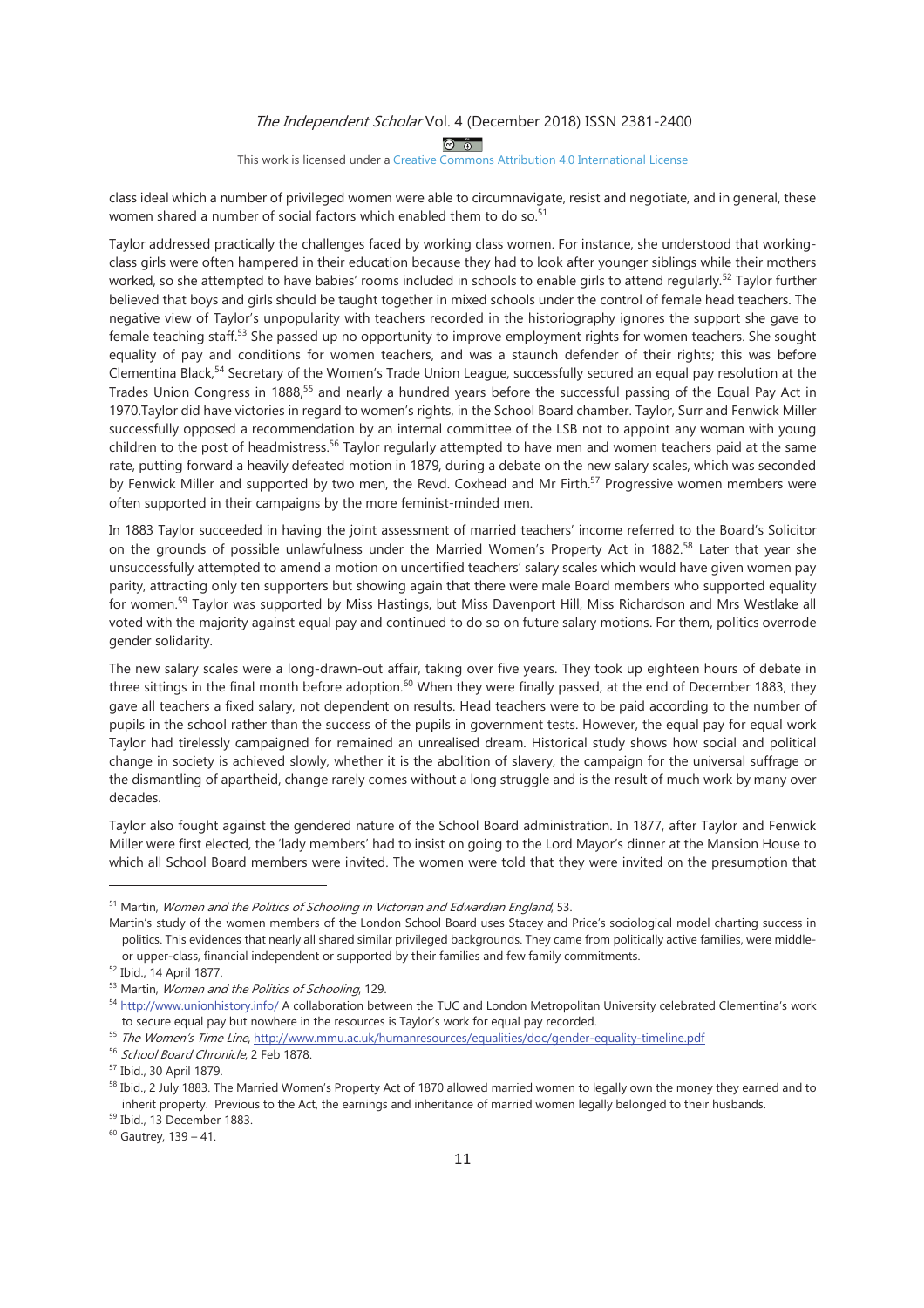$\circledcirc$ 

#### This work is licensed under a Creative Commons Attribution 4.0 International License

they would decline and plead a prior engagement, as women members had in the past. Taylor and Fenwick Miller refused to pretend they were otherwise engaged and attended the banguet.<sup>61</sup> In doing so they had indicated that they would not accept the gendered roles assigned to them as women by patriarchal male members.

The conduct of meetings privileged the male members. Fenwick Miller later recalled the disadvantaged position of the women members in meetings which favoured masculine attributes, such as forwardness in debate. She wrote of how Taylor secretly made a note, for three months, of how long each member spoke and proved that the men were much more talkative. Taylor drew attention to how men controlled the meetings, declaring that Mr Stanley had spoken forty times as long as all the women put together, and describing him as having 'forty women speaking power.' There was a serious point to her observations, as meetings were lengthy affairs. The Board was often accused in the press as wasting London rate payers' money throughout the whole of its thirty-three-year history.<sup>62</sup> Mr Buxton, the Chairman, in his Annual Report in October 1883, revealed that, on average, the weekly Board meetings in the previous twelve months had lasted 4 hours 37 minutes in comparison to 3 hours 15 minutes in 1879-80.<sup>63</sup> Taylor's motivation was always political, in this case a desire to save the taxpayer money. F. W. Soutter, a political colleague recalled that she would tow no party line to win favour within an official caucus, 'for the opinion of "society" as that term is generally understood she cared not a rap.'64

# TAYLOR'S CURRICULUM CAMPAIGNS ON THE LONDON SCHOOL BOARD

The school curriculum was gendered: boys and girls were prepared for different lives, boys for the world of work and airls for the private domestic realm.<sup>65</sup> Taylor endeavoured to make changes to the school curriculum, which would give girls equal status. Not only had girls been physically separated from boys by the architecture of the new Board schools with their separate entrances, play grounds and departments, but girls also had a separate curriculum.<sup>66</sup> A Needlework Sub Committee report of 1873 found that girls were spending between five and seven hours a week on sewing, during which time the boys were engaged in extra arithmetic. In 1870 the theory of Domestic Economy had been added to the curriculum code for girls and became compulsory in 1878 and in 1882 cookery in schools became eligible for a government grant. Florence Fenwick Miller and Taylor put forward a number of motions to the Board to reduce the needlework requirement and they were finally successful in achieving a reduction in 1884.<sup>67</sup> They failed, however, to stop the increasing encroachment of domestic subjects for girls within the school curriculum.

As a socialist, Taylor saw the curriculum as a means of social advancement for working-class boys and girls. While Hollis assessed Taylor as parent- rather than child-centred, it is more correct to say she was politically motivated rather than child-centred.<sup>68</sup> By the 1880s a growing movement was calling for a more holistic approach to children's education - a child-centred education. Supporters of the educational theories of Friedrich Froebel (1782-1852) argued that children needed to be listened to and would learn best from play in kindergartens staffed by teachers trained in Froebel methods.<sup>69</sup> Froebel's educational theory insisted that children should be respected as people and that neither discipline nor punishment were needed if the child's intellect was engaged in learning through play. The LSB adapted Froebel educational theory in the 'Babies' class' from 1877 although financial constraints restricted a full adoption.<sup>70</sup> The School Master, commenting in a leader on the 1885 LSB election, lamented that very few candidates were educationalists, noting that 'for some it was a stepping stone for Parliament, and that many others 'were advocates of women's rights

<sup>&</sup>lt;sup>61</sup> Florence Fenwick Miller, An Uncommon Girlhood, unpublished manuscript, Welcome Library, 950.

 $62$  Gautrey, 31.

<sup>&</sup>lt;sup>63</sup> School Board Chronicle, 6 October 1883.

<sup>&</sup>lt;sup>64</sup> F. W. Soutter, Recollections of a Labour Pioneer (London, 1925), 84.

<sup>&</sup>lt;sup>65</sup> For a comprehensive account of the gendering of the Victorian school curriculum see C. Dyhouse, *Girls growing up in late Victorian* and Edwardian England (London 1981).

<sup>&</sup>lt;sup>66</sup> Ibid. Also A.M. Turnbull, 'Learning her Womanly Work: The Elementary School Curriculum 1870 –1914' in F. Hunt (ed.), Lessons for Life, The schooling of girls and women 1850-1950 (Oxford, 1987).

<sup>&</sup>lt;sup>67</sup> School Board Chronicle, 26 January 1884.

<sup>&</sup>lt;sup>68</sup> Hollis, 97.

<sup>&</sup>lt;sup>69</sup> J. Liebschner, *Foundations of Progressive Education: The History of the National Froebel Society*, (Cambridge, 1991).

<sup>&</sup>lt;sup>70</sup> J. Read, 'Free Play with Froebel: Use and Abuse of Progressive Pedagogy at London's Infants' Schools 1870 – 1904' in Paedagogica Historica International Journal of the History of Education, vol. XLII, June 2006, 299-324, 309.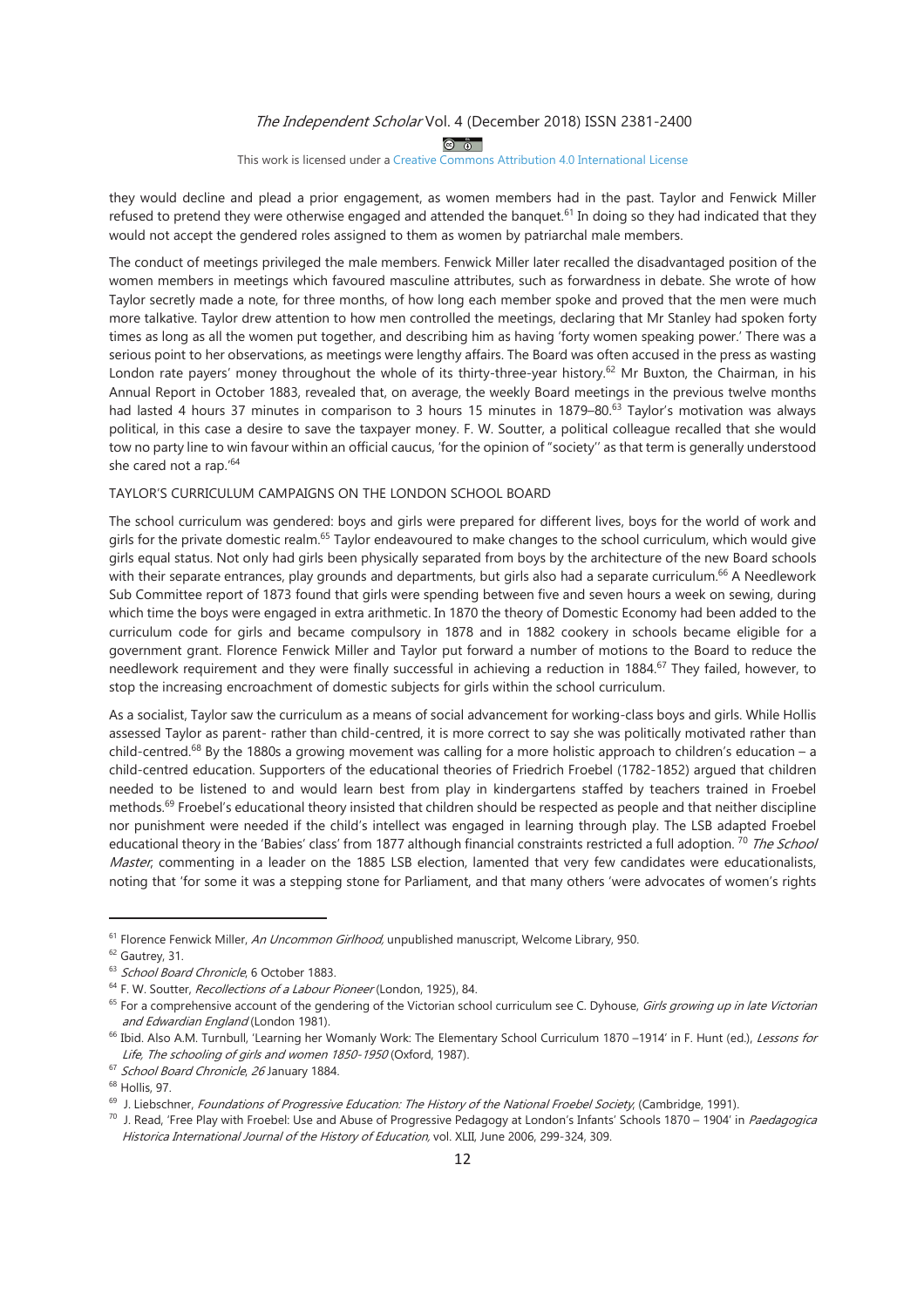$\circledcirc$ 

This work is licensed under a Creative Commons Attribution 4.0 International License

and other popular fads of the day<sup>71</sup> Taylor fell into both these 'fad' categories through her feminism and socialism. Her curriculum campaigning for girls to receive the same education as boys came from her feminism and a desire to not have their future curtailed through a narrow domestic subject based curriculum.

## CAMPAIGN AGAINST CORPORAL PUNISHMENT

In her campaign against corporal punishment in LSB elementary schools Taylor was continuing the work of her mother and step-father, who campaigned against physical and emotional abuse. Harriet Taylor and John Stuart Mill had written a series of articles for the Morning Chronicle in 1850 exposing the physical and emotional abuse of women within marriage, perpetrated by husbands and sanctioned by the law and on physical abuse of children by their parents.<sup>72</sup> They had also anonymously published a pamphlet critiquing Henry Fitzroy's Bill of 1853, The Bill for the Better Prevention and Punishment of Assaults on Women and Children, in which they highlighted the importance of education in reducing physical brutality. $73$ 

Organizations had been established to oppose the use of the birch in schools. Shortly after winning her first election Taylor was in correspondence with the educationalist W.F. Collier, the author of a pamphlet opposing corporal punishment in schools.<sup>74</sup> In 1879 J.W. Bradley wrote to her, requesting that he be allowed to add her name to the list of members of the Council of the Association for the Abolition of Corporal Punishment.<sup>75</sup> Martin asserts that much of the opposition to Taylor, during the 1879 School Board election, came from teachers who most likely paid for the leaflets published opposing her re-election.<sup>76</sup> It should be noted, however, that Taylor also received letters from teachers expressing their gratitude to her for supporting the schools out of her own purse. After leaving the Board she continued to provide such support, negating the idea that she was routinely disliked by teachers.<sup>77</sup> Saxon Street Board School wrote to her in 1889, thanking her for allowing the school's pupils to use her private library<sup>78</sup> and an infant school in Bermondsey wrote expressing thanks 'for your kind help which has never been solicited in vain for the benefit of the children.<sup>79</sup> Again much of the opposition Taylor faced was political. The official liberals opposed her membership of the Democratic Federation They opposed her support for the Irish Land League during the Land War of 1879-1882 and her stance against the Coercion Acts of Gladstone which saw imprisonment without trial in Ireland. Her campaigns for land nationalisation also made her political enemies. Taylor wrote to her fellow land campaigner Henry George after the 1882 School Board election, relating how bitter the contest had been in Southwark. Pamphlets and bills (included ones printed by leading landowners the Duke of Westminster and Lord Abedare) had been distributed, attacking her politics although not her personality, in an attempt to turn the voters against her. 'The Liberal Association of the Borough distinctly declared that my conduct in regard to Ireland and Gladstone made it impossible for "liberals" to allow me to be re-elected.'80

Taylor was not alone in opposing corporal punishment, and indeed the prevailing myth, that corporal punishment in schools was viewed as a necessity during the nineteenth century, has been recently challenged.<sup>81</sup> There was growing unease about its use in schools following the trial of Thomas Hopley in 1860 for the manslaughter of a pupil at his school. Hopley's trial has been described as a watershed in attitudes to corporal punishment in schools.<sup>82</sup> In 1871 School Board member Professor Huxley had succeeded in setting firm boundaries for the administering of corporal punishment

<sup>&</sup>lt;sup>71</sup> The School Master, 19 September 1885.

<sup>72</sup> H. Taylor & J.S. Mill, 'The Suicide of Sarah Brown,' 'The Case of Anne Bird,' and 'Wife Murder' in A. Robson and J.E. Robson (eds), Sexual Equality, Writings by John Stuart Mill, Harriet Taylor Mill and Helen Taylor (Toronto 1994), 53-56, 66-70 and 87-91.

<sup>73</sup> H. Taylor and J.S. Mill, 'Remarks on Mr Fitzroy's Bill for the More Effectual Prevention of Assaults on Women and Children' in Robson & Robson (eds.), 91-8.

<sup>&</sup>lt;sup>74</sup> W.F. Collier to Helen Taylor, 16 September 1877, vol.15, no.39, M.T.C.

<sup>&</sup>lt;sup>75</sup> J.W. Bradley to Helen Taylor, 12 August 1879, vol. 15, no. 21, M.T.C.

<sup>&</sup>lt;sup>76</sup> Martin, Women and the Politics of Schooling, 129

<sup>&</sup>lt;sup>77</sup> Hollis, 97.

<sup>&</sup>lt;sup>78</sup> R.W. Postage to Helen Taylor, 19 January 1889, vol.16, no.124, M.T.C.

<sup>&</sup>lt;sup>79</sup> S.A. Long to Helen Taylor, 28 February, 1889, vol.15, no.108, M.T.C.

<sup>80</sup> Helen Taylor to Henry George, 4 January 1883, Henry George Collection (H.G.C.), New York Public Library.

<sup>&</sup>lt;sup>81</sup> J. Middleton, 'Spare the Rod,' History Today, 62, 11 (2012), 5-6.

<sup>&</sup>lt;sup>82</sup> J. Middleton, 'Thomas Hopley and mid-Victorian attitudes to corporal punishment', in *History of Education*, 34, 6 (2005), 599-615.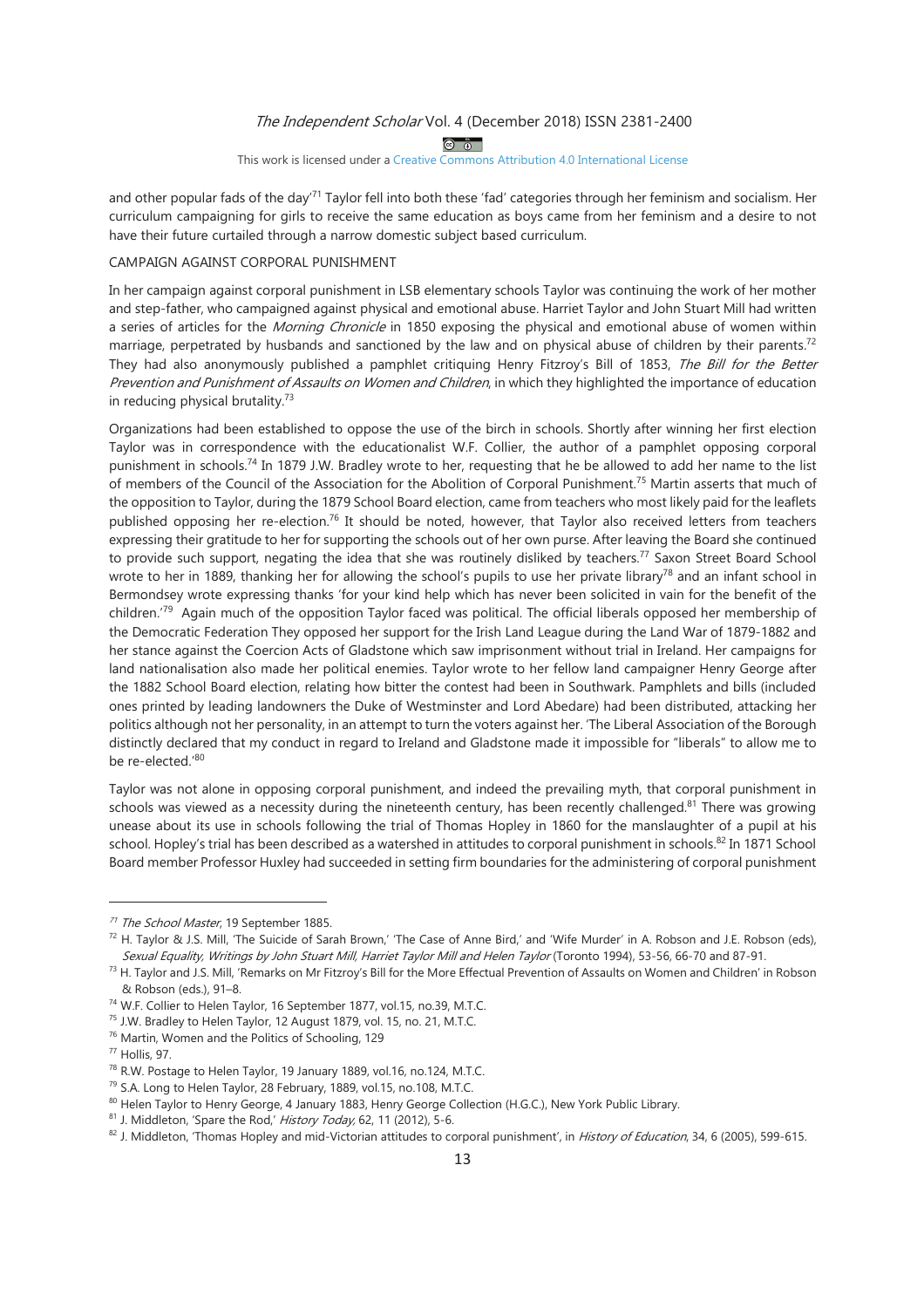$\circledcirc$ 

## This work is licensed under a Creative Commons Attribution 4.0 International License

in the capital's schools.<sup>83</sup> The LSB had accepted the decision of the First Report of the Scheme of Education Committee's recommendations, headed by Huxley, that it should only be administered by the Head Teacher and recorded in a punishment book. <sup>84</sup> Taylor, therefore, took her seat on a Board which had already set legal boundaries as regards physical punishment in its elementary schools. In 1879 Taylor put forward a motion calling for the abolition of corporal punishment in all London state schools.<sup>85</sup> In 1882 she tabled a second motion for abolition, seconded by Benjamin Lucraft, in which she cited France, Belgium, Switzerland and Sweden as countries ahead of Britain in this matter. She claimed to know of three cases in which a child had lost a finger after being caned.

Industrial schools, relying on private philanthropy and voluntary organizations, had been set up following the Youthful Offenders Act (1854) and received public money for the upkeep of offenders admitted to them by the Magistrates Courts. Further Acts of Parliament in 1857 and 1866 saw the Home Office taking over the supervision of the schools.86 In 1870 the LSB assumed this responsibility for the industrial schools of the metropolis and the children whom they sent to them. Taylor, Surr and Fenwick Miller campaigned endlessly to expose the mistreatment and abuse of boys at two industrial schools in London, Upton House and St Paul's.<sup>87</sup> Surr first drew the Board's attention to the regime at Upton House after she visited and found the institution to have no fires lit, just plain wooden boards and boys wearing no shoes.<sup>88</sup> Taylor believed that many decent children were in the industrial schools. They were often the children of working widows whose unsupervised children were picked up roaming the streets and sent to reform schools. 89 She argued that ordinary elementary schools should accommodate these children.<sup>90</sup> Surr uncovered such a cataloque of abuse at St Paul's Industrial School that Taylor, Fenwick Miller and herself became determined to do something about it. Surr and Taylor became school visitors for St Paul's in 1879 and Taylor also visited twice in 1882 because children from her constituency, Southwark, had been sent there. Surr resolved to bring abuse at the school to public attention after two boys set fire to it. These boys claimed they had lit the fire in protest at the harsh conditions at the school,  $91$ and when the case came to court Taylor paid for the successful defence of the boys.<sup>92</sup> Surr gave evidence, collected from boy witnesses, on the appalling conditions at St Paul's. The school was a Church of England school to which the LSB sent remanded boys, in return for which the school received public money. Thomas Scrutton, the Chairman of the London School Board's Industrial Schools Committee, was also manager of this school. That today would be regarded as an unacceptable conflict of interest and many felt uncomfortable about it at the time.<sup>93</sup>

Surr alleged that the children were malnourished and that they were punished by having both hands and feet handcuffed and locked in cold rooms for days at a time. They were forced to carry beds on their heads and endured cold weather without shoes, jackets or bedding.<sup>94</sup> In March 1881 Taylor seconded Surr's unsuccessful motion to remove all the Board's children from St Paul's Industrial School. and the Chairman's 1881 report to the Board stated that, as a result of the two women's campaigning, a committee was to be set up to enquire into the allegations. This committee heard a catalogue of mistreatment and excessive punishment from boy witnesses.<sup>95</sup>

Taylor informed the Board of her intention to put a motion that the Board's Solicitor should begin proceedings against Scrutton for fraud in relation to his having charged the Board for boys who were not at the school on the days the

<sup>83</sup> Llovds Weekly Newspaper, 25 June 1871.

<sup>&</sup>lt;sup>84</sup> The Bury and Norwich Post, 27 June 1871.

<sup>85</sup> Ibid., 15 February 1879.

<sup>86</sup> http://www.nationalarchives.gov.uk/catalogue/DisplayCatalogueDetails.asp?CATID=7904&CATLN=3&FullDetails=True.

<sup>87</sup> For an in-depth account see J. Martin, "Hard-headed and Large-hearted:" Women and the Industrial Schools, 1870-1885' History of Education, 20, 3 (1991), 187-203.

<sup>88</sup> School Board Chronicle, 5 April 1879.

<sup>89</sup> Ibid., 26 February 1881.

<sup>&</sup>lt;sup>90</sup> The School Master, 30 June 1883, M.T.C., box 6.

<sup>91</sup> Ibid., 1 July 1882.

<sup>&</sup>lt;sup>92</sup> Surr wrote to the *London Standard*, on 16 November 1881, revealing that Taylor, 'warmly interested in all helpless children,' had paid the legal expenses.

<sup>&</sup>lt;sup>93</sup> School Board Chronicle, 22 October 1881.

<sup>94</sup> Ibid., 5 November 1881.

<sup>&</sup>lt;sup>95</sup> The Minutes of evidence taken before a Special Committee re Upton House Industrial School, 21 May 1879.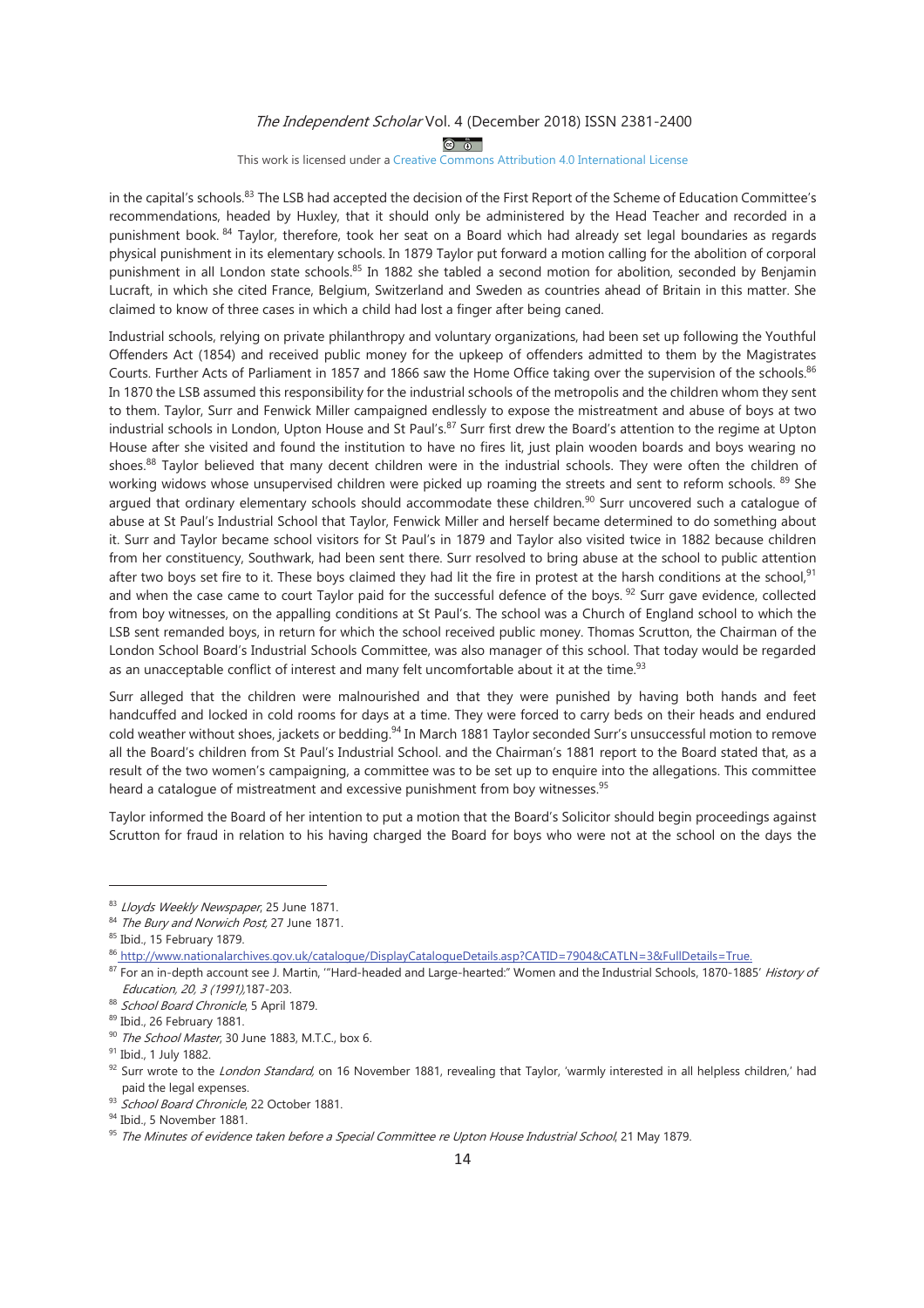$\circledcirc$ 

#### This work is licensed under a Creative Commons Attribution 4.0 International License

charges pertained to.<sup>96</sup> Taylor had visited the Finance Department of the LSB to check the vouchers for payment of pupils against attendance.<sup>97</sup> Surr called on Scrutton to resign after the Home Office withdrew its certificate from St Paul's, following the School Board enguiry, which resulted in its closure rather than the reform which had been initially intended by the Board. The Home Office concluded that there was not enough evidence for a criminal prosecution. Fenwick Miller wrote to the Home Secretary that the Committee had not heard all the evidence available but to no avail, though a Royal Commission was appointed to enquire into conditions in industrial schools.<sup>98</sup> Scrutton resigned from the Board in May 1882 and his resignation was celebrated by many members who held him totally responsible, as the School Manager, for the mistreatment of the boys.<sup>99</sup> When the Board's Chairman moved to send Scrutton a letter of regret at accepting his resignation Mr Bonnewell called it hypocrisy 'when the majority of the board were glad he had gone.'100

Scrutton sued Taylor who had publicly accused him of manslaughter due to the death of a boy following contaminated food being served at St Paul's under his management. In June 1882 Taylor's libel case came to court. Scrutton was claiming damages of £10,000 while Taylor refused to back down and declared privilege. She maintained that the letter which contained her allegation had been official School Board business. She had sent it to a Mr Upton, the promoter of a public meeting in November 1881, held to discuss the industrial school scandal in Tower Hamlets. Taylor had been unable to attend, being in Ireland working for the Ladies' Land League in their campaign against the Irish landlords. She had written the letter from Dublin, an extract from which had been read out to those assembled and the whole text published later in the press. In it she had declared that Scrutton was quilty of the manslaughter of boys in his care at the school, for he had 'supplied some of the miserable adulterated food himself to the school and there can be little doubt in my mind that the children were kept there only to make money by their work.' Scrutton had asked Taylor to publicly withdraw these allegations but she had refused and had repeated them at a Board meeting on 19 January 1882 and on 7 March at a divisional meeting in Bermondsey, where she had accused him of the manslaughter of thirteen boys. During the trial, she continued to maintain that Scrutton had also charged for boys not at the school.<sup>101</sup> She declared in court that, 'every kind of wanton cruelty was carried on year after year in that school by the authority of a man who calls himself a Christian and a philanthropist.'102

The trial finished in anti-climax as Taylor's barrister advised her she could not win the case and should settle, which she did, paying Scrutton £1,000, though she would not retract her allegations.<sup>103</sup> On leaving the court, to applause from her supporters in the public gallery, she declared that, 'she had done her public duty to her own electors, to London and to the children of England. She had stated outside the Board that Scrutton was morally guilty of the crime of manslaughter.<sup>104</sup> Debates about the morality and effectiveness of corporal in British state schools would go on for nearly a century before being finally banned by an Act of Parliament in 1987.

# CAMPAIGNS FOR SECULAR AND FREE EDUCATION

Secular and free education would also appear on Taylor's socialist parliamentary manifesto of 1885 and she worked relentlessly for 9 years on the LSB to achieve both. During the 1880s the LSB split into progressive (Liberal) and moderate members, the latter strongly opposed to rate increases to pay for London's education and fierce defenders of the church schools.<sup>105</sup> Secular state education, free from any denominational bias, had been a long-time Radical goal and was a Social Democratic Federation election pledge for its candidates. Taylor fought constantly against any watering down of

<sup>&</sup>lt;sup>96</sup> School Board Minutes, 27 October 1881.

<sup>97</sup> Helen Taylor to Elizabeth Surr, 24 October 1881, M.T.C, vol. 23, no.681, M.T.C.

<sup>&</sup>lt;sup>98</sup> Ibid., 19 November 1881 and 21 January 1882.

<sup>99</sup> Ibid., 6 May 1882.

<sup>100</sup> Ibid., 13 May 1882.

<sup>&</sup>lt;sup>101</sup> Ibid., 1 July 1882.

<sup>102</sup> The Times, 28 June 1882.

<sup>&</sup>lt;sup>103</sup> School Board Chronicle, 1 July 1882.

<sup>104</sup> Ibid., 21 January 1882.

 $105$  Gautrey, 100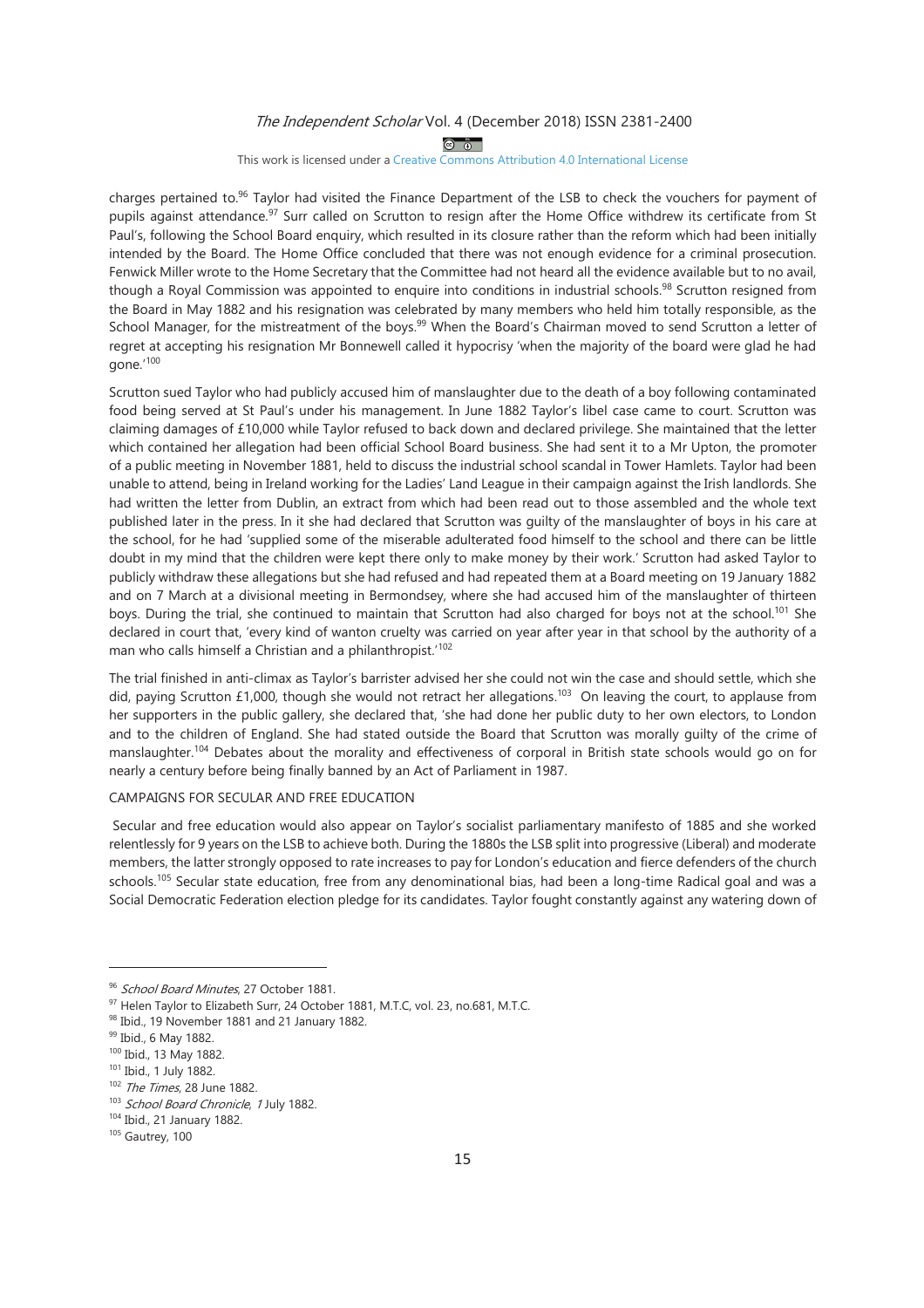$\circledcirc$ 

#### This work is licensed under a Creative Commons Attribution 4.0 International License

the compromise reached in the 1870 Education Act which had forbidden denominational teaching in London elementary schools whilst insisting on a daily reading of the Bible.<sup>106</sup>

When the LSB issued a circular on Religious Education in 1878, which called on teachers to teach the children 'the truths upon which their future lives depended,<sup>107</sup> Taylor protested vehemently. She insisted the circular went against the religious compromise of 1871 and opened up the possibility of teachers imposing their own individual belief systems on the children. The following year, Taylor objected to a LSB report, The Religious Examination of Pupil Teachers, on the grounds that it threatened the religious liberty of the apprenticed teachers. She argued it would lead to head teachers putting pressure on pupil teachers to sit the Scripture examination because schools that did not put candidates forward would lose grants. She was heavily defeated in her attempt to stop the report being issued to head teachers; but she had made a moral stand against what she regarded as a serious violation of the principle of secular education.

In 1883 a candidate for a teaching post at Jessop Road School, Brixton wrote to the press, complaining that he had been asked inappropriate questions during his interview in an attempt to discover his religious views. He had allegedly been asked by his interviewer: 'Do you love to read the bible as you would a novel? Do you follow teaching for the love of God? Are you a churchman?'<sup>108</sup> Taylor and Edward Aveling, a fellow socialist member of the Democratic Federation, tabled a successful motion to have the matter examined by the Committee of Inquiry of the London School Board. The inquiry cleared the interviewer of misconduct but Taylor and Aveling attempted to get the Board to alter a letter to the Pall Mall Gazette on the subject and have the word 'completely' removed from before the word 'exonerated' in relation to the accused interviewer. They also requested that the words 'of denominational bias' should be inserted after the words 'the charges,' thus indicating that the Board had only partially cleared the interviewer.<sup>109</sup> This is a further example of men and women working together on the board to promote socialism. Martin maintained that Taylor believed men and women should work separately on the board citing as evidence Taylor's wish to exclude men from suffrage committees in the 1860s.<sup>110</sup> Referencing Taylor's campaigning outside the School Board reveals that she was not the separatist it has been claimed. Taylor's feminism had evolved by the 1880s when she opposed the setting up a separate women's committee in the Democratic Federation:

The time is gone by for Ladies' Committees separate for public work. That is one thing at least we learn on the School Board where men and women work together on public official business and I doubt whether you will find it more easy to induce women to work on a Committee of their own.<sup>111</sup>

In her Claim of Women to the Suffrage of 1867, she declared that women only formed a separate class because they were excluded from society's concerns and pursuits. She believed that once the barriers were lifted on their participation in the workplace and social and political institutions women's interests would be incorporated into the class interests of men.<sup>112</sup> The experience of working with women members of the LSB converted some male members to the women's suffrage cause, notably Lord Sandon and William McCullagh Torrens, both in 1871. This has been noted, not as a result of these men being converted to feminism but rather their belief that the opening up of a public role on the board for women had not upset the social order. They felt confident that giving the local vote to women would not result in social change as *local* government was an extension of women's domestic sphere.<sup>113</sup>

There was continuity also in Taylor's support of free education. It was both a contemporary Social Democratic Federation manifesto pledge and a long-term radical goal. John Stuart Mill had moved towards supporting free elementary education towards the end of his life in 1870. He had earlier written to Henry Fawcett in 1869 undecided on the issue and giving it as his reason for not joining the newly established National Education League which was campaigning for

<sup>&</sup>lt;sup>106</sup> The 1871 Conscience Clause had allowed parents to withdraw their children from even this reading of the Bible.

<sup>&</sup>lt;sup>107</sup> School Board Chronicle, 8 June 1878.

<sup>&</sup>lt;sup>108</sup> Pall Mall Gazette, 8 January 1883.

<sup>109</sup> Ibid., 24 February 1883.

<sup>&</sup>lt;sup>110</sup> Martin, Women and the Politics of Schooling, 19.

<sup>&</sup>lt;sup>111</sup> Draft letter from Helen Taylor to Henry Hyndman, undated, vol.18, no.33, M.T.C.

<sup>112</sup> See B. Griffin, The Politics of Gender in Victorian Britain, Masculinity, Political Culture and the Struggle for Women's Rights (Cambridge 2012), 216.

 $113$  Ibid., 242.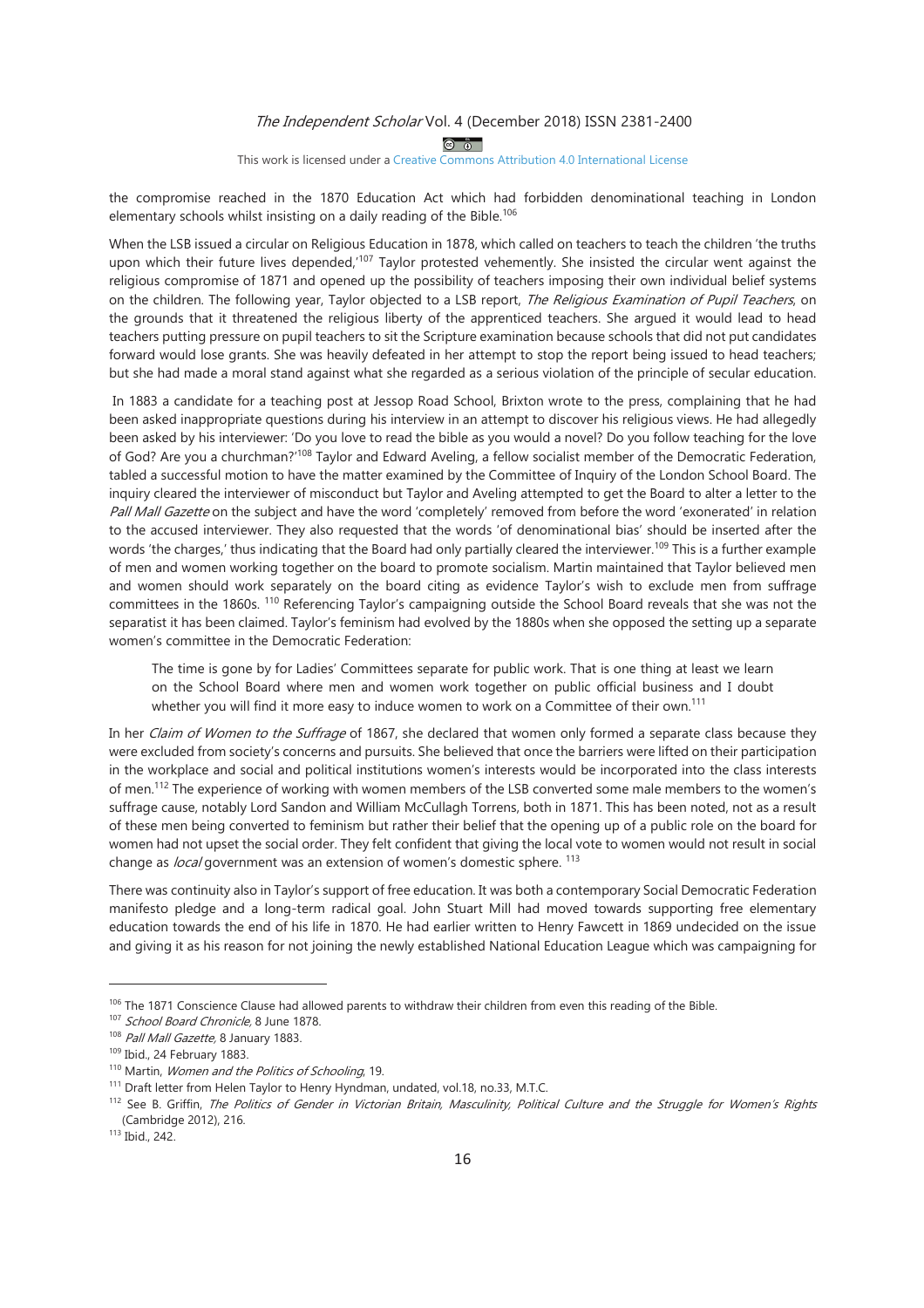$\circledcirc$ 

#### This work is licensed under a Creative Commons Attribution 4.0 International License

free secular elementary schooling for all children, unfettered by denominational control.<sup>114</sup> The issue of whether schooling should be free continued to divide Liberals, many feeling that it would remove parental responsibility, but Taylor campaigned tirelessly for it throughout her nine years on the London School Board. The campaign gained ground and free elementary education was finally achieved in 1891. Taylor regularly supported her Southwark constituents in their applications for relief from fees due to their inability to pay.<sup>115</sup> She always opposed motions to raise the fees at various schools, though usually hers was a minority voice.<sup>116</sup>

In 1882 Taylor put forward an unsuccessful motion that 'the Board petition parliament to be allowed to open all its elementary schools free.<sup>'117</sup> During the debate Taylor appealed for free schools on the grounds of economy. She emphasised the work involved in collecting the fees and enforcing payment. Time was wasted sending home children to collect the money and she claimed that teachers were paying out of their own salaries in order to keep the children in school and thereby earn the government grant. Opposition to her proposal came from the supporters of the voluntary church schools. The Rev. Morse claimed that: 'Free education was a favourite theory with radical politicians and socialist philosophers but that in his mind was simply Communism.<sup>'118</sup> This is evidence of board members opposing her politics not her personality.

Taylor came close to securing free education for London's children in 1885. Her motion was only defeated on the casting vote of the Chairman, thus consigning Taylor's campaign to historical obscurity.<sup>119</sup> The London teacher, Thomas Gautrey, recalled this narrow defeat in his memoirs. He identified Taylor's 'impassioned speech' as a watershed in the fight for free elementary education. 'Free schools became from this time an election cry at both Board and Parliamentary Elections.'120

#### CONCLUSION

This article, whilst acknowledging the debt owed to previous studies of the women of the London School Board, has illustrated that, rather than being an eccentric maverick, Taylor's socialism and feminist beliefs were at the core of her work as an elected member of the London School Board. It has argued that by putting Taylor in her historical context, rather than as a sociological case study of gender politics, her political motivation is revealed. She was both continuing the educational concerns of her mother, Harriet Taylor and her step-father John Stuart Mill, to which she added the new Marxist socialism of the 1880s. In placing the School Board in the context of her other political campaigning for land nationalisation, Home Rule for Ireland and her membership of the Democratic Federation she is rescued from being merely idiosyncratic. She was blunt and opinionated, traits that are often admired in male politicians. Nevertheless, Taylor had a high moral sense of what was right and wrong and she 'fought for the people,' the poor of London, so that their lives might be improved through educational opportunity.<sup>121</sup>

Taylor had successes on the Board, if success is seen as moving debates along for those who follow to win the battle. She almost succeeded in securing free education in London's board schools and paved the way for its achievement in 1891. She was ahead of her time, but by the late 1880s there were many more socialists, including Annie Besant, elected to the LSB who would have supported her motions. She helped to expose and end cruelty and corruption within the London school system and was a staunch defender of secular education. Taylor's feminism saw her campaigning for better opportunities for women teachers and girl pupils, and she believed that no limits should be set on the advancement of working-class boys and girls. Finally, in becoming the first woman to chair a committee of the London School Board, she broke down a barrier which other women could cross in future, and this was acknowledged in the press as a watershed moment.<sup>122</sup>

<sup>114</sup> J.S. Mill to Henry Fawcett, 24 October 1869, vol. 1, no.159 M.T.C.

<sup>115</sup> School Board Chronicle, 17 May 1879.

<sup>&</sup>lt;sup>116</sup> Ibid., 29 November 1879. Taylor unsuccessfully opposed the raising of fees at Blackheath Road School.

<sup>&</sup>lt;sup>117</sup> School Board Minutes, 20 April 1882.

<sup>&</sup>lt;sup>118</sup> School Board Chronicle, 2 April 1881.

<sup>119</sup> Ibid., 9 July 1885.

<sup>&</sup>lt;sup>120</sup> Gautrey, 86.

<sup>&</sup>lt;sup>121</sup> Soutter, Recollections of a Labour Pioneer, 85.

<sup>&</sup>lt;sup>122</sup> School Board Chronicle, 10 October 1885.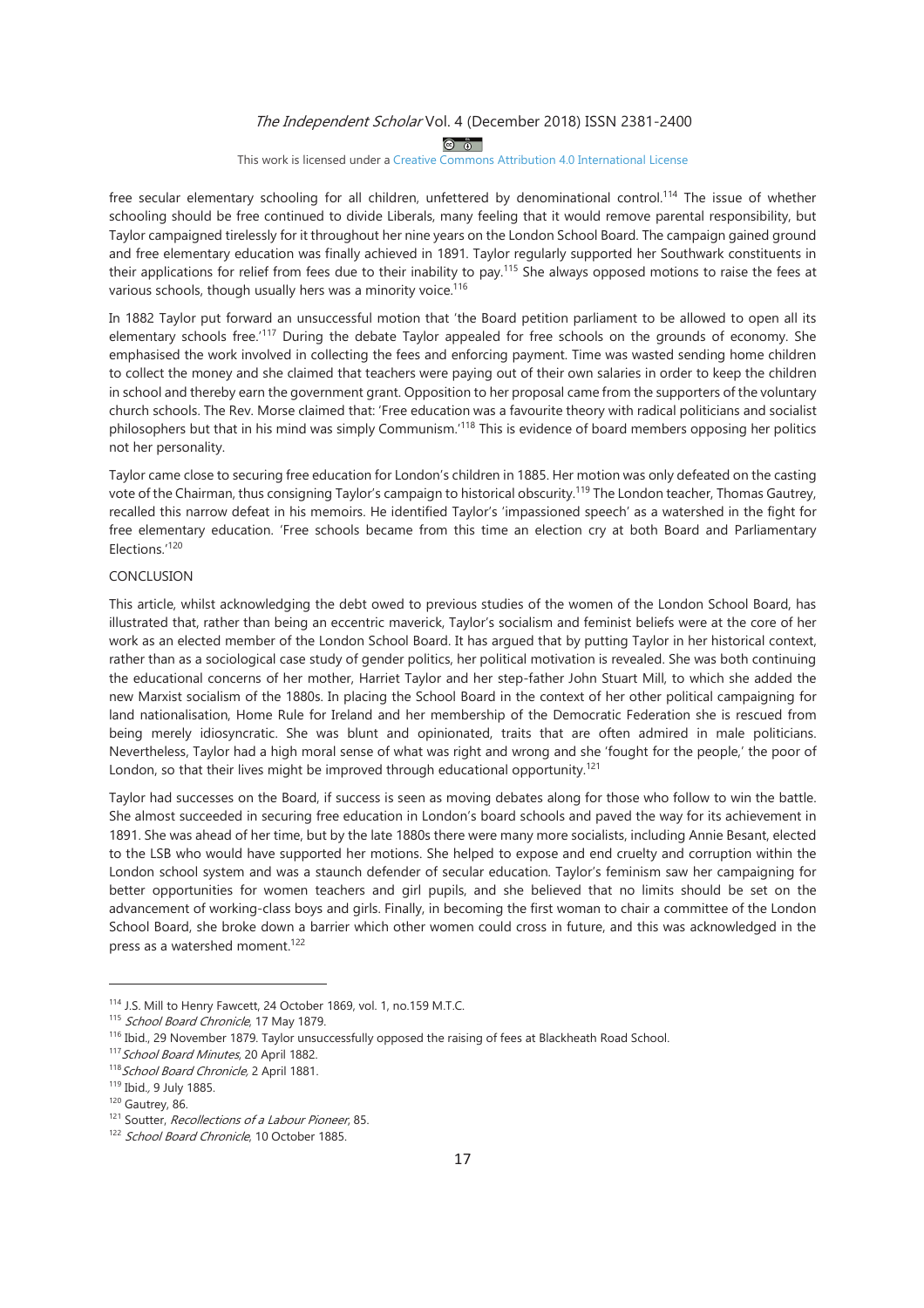$\circledcirc$ 

## This work is licensed under a Creative Commons Attribution 4.0 International License

The historiography has depicted Taylor as merely an imposing personality who was difficult to engage with on a personal level. This, it has been claimed, made her less successful because she failed to make the necessary political alliances through an inability to compromise.<sup>123</sup> This one-dimensional view of Helen has been challenged in this article and Helen's achievements on the School Board evaluated and acknowledged for the first time. The emphasis in the historiography has not been on what she did, but on portraying her as an unlikable personality with whom it was impossible to have a warm relationship. For instance, M.S. Packe, a biographer of John Stuart Mill, felt able to say of Helen:

After Mill's death, she became the jealous quardian of all his thoughts and relics. She grew priggish and overpowering: eventually mean, suspicious truculent and sometimes half beside herself with passion. She became a great light in her various causes, women's suffrage and the London School Board. For the rest she clung on grimly at Avignon.<sup>124</sup>

Taylor has been depicted in the historiography as a woman who attracted controversy by her refusal to compromise. Packe ignores her movement to socialism and her final long illness when she suffered years of dementia and confusion, reducing her illness to 'hanging on.' Yes, she could be uncompromising when compromise might have been the easy way. For example, she refused to withdraw libellous comments against a fellow School Board member and preferred to pay the considerable sum of  $£1,000$  as an out-of-court settlement rather than withdraw one word of her allegations because she believed she was right in her allegations. This article has illustrated, however, that she did work collaboratively to put an end to child cruelty, and campaigned for greater opportunities for working-class children and girls in particular.<sup>125</sup>

Helen had both positive aspects and negative defects in her character, as do all human beings, one weakness of hers being that she saw everything in black and white with no shades in between, which led to conflict with those who may have compromised on the School Board or in the women's suffrage groups, though that is not certain due to the socialist agenda behind her campaigns. She was indeed an exacting person to work with, and this must have tried the patience of colleagues many times, but she had a sense of morality based on social justice for ordinary people, men and women. Her friend in the Moral Reform Union, Emily Hill, wrote a candid, honest obituary of her for the English Women's Review.

A rare and striking personality. Mentally and morally she was on grand lines...Her love of truth and justice and hatred of oppression amounted to a passion. Compromise she could neither tolerate nor understand. She used to say of herself that she had no tact. What she seemed to fail to recognise was that life could not be lived on principles of pure logic. Everything Miss Taylor, did, said or wrote had an air of distinction and individuality. She was a formidable antagonist.<sup>126</sup>

It is a fitting tribute, revealing the strengths and weaknesses of a remarkable woman. However, although she could drive people to distraction through her rigidity, she can be lauded for a devotion to principle which led her to be truly independent on the School Board rather than blindly party political. Her friend F.W. Soutter assessed her educational career and concluded that it "was marked by earnest attention to the exacting duties of the office, an exceeding plainness of speech and a resolute obliteration of the ordinary party-political bonds".<sup>127</sup>

For her devotion to working ceaselessly for class and gender equality, Taylor deserves to be reassessed in the historiography of Victorian education, both for herself as a woman of political agency but also as a positive example of how the creation of the LSB allowed women to negotiate a political role for themselves. Taylor strove to advance both the feminist and socialist cause as a member of this influential local government organisation on which men and women worked politically together for the first time in an elected British Assembly.

<sup>&</sup>lt;sup>123</sup> Patricia Hollis, *Ladies Elect* p 166. Hollis compared Helen unfavourably with Annie Besant.

<sup>&</sup>lt;sup>124</sup> M.S. Packe, The Life of John Stuart Mill, p. 413.

<sup>&</sup>lt;sup>125</sup> She worked closely with Elizabeth Surr on this and the two remained friends after their school board careers were over.

<sup>&</sup>lt;sup>126</sup> Press cutting of Emily Hill's obituary of Helen Taylor taken from Women and Progress, 8 February 1907, MTC, box 7.

<sup>&</sup>lt;sup>127</sup> Soutter, *Recollections of a Labour Pioneer*, p.86.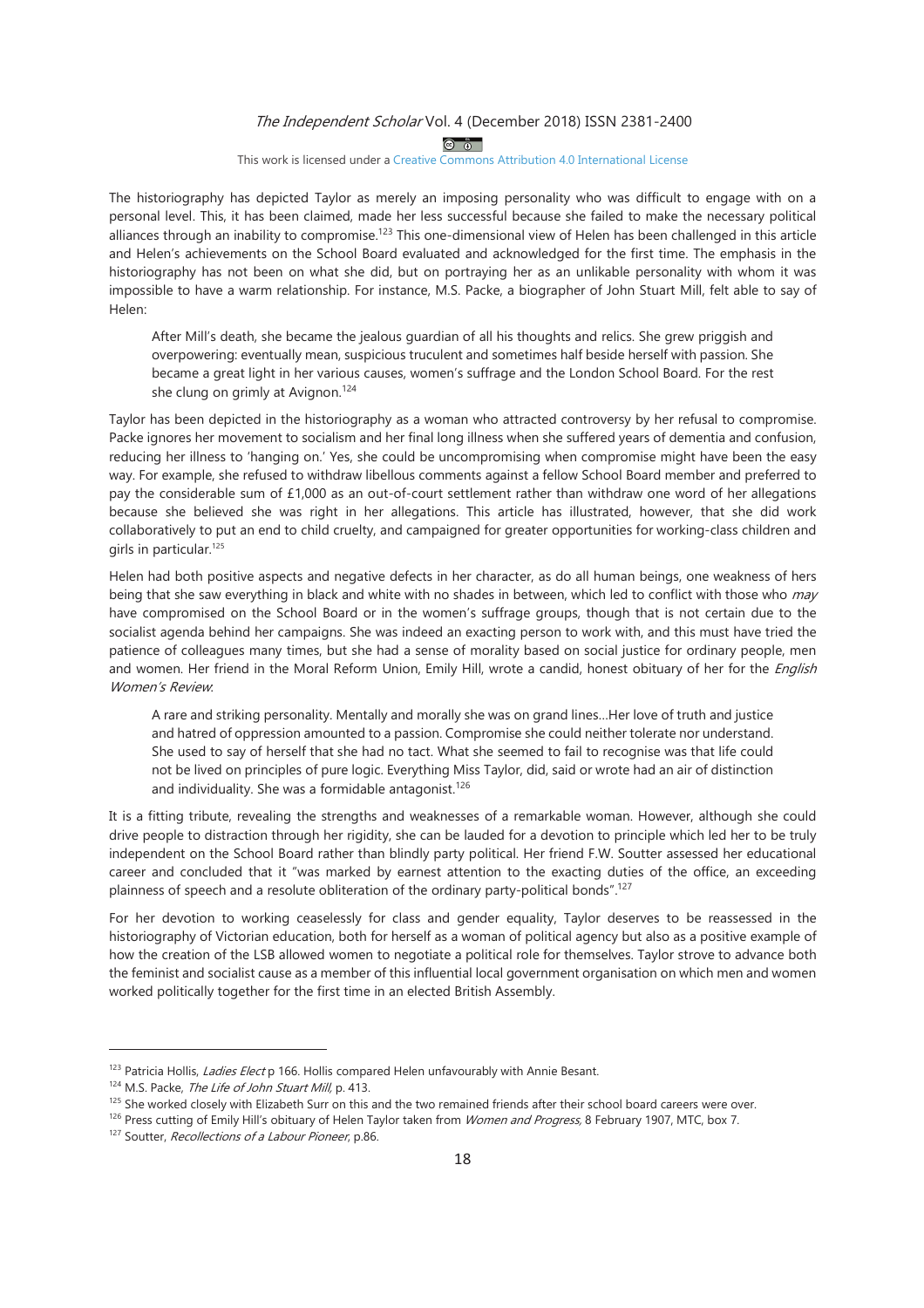$\circledcirc$ 

This work is licensed under a Creative Commons Attribution 4.0 International License

**WORKS CITED** 

#### **Primary Sources**

British Library, Newspaper Collection

Booth, C., Life and Labour of the People in London, vol. 2 (London, 1891

Dyer, G. H., Benjamin Lucraft: a biography (London 1879)

Fenwick Miller, F., An Uncommon Girlhood, unpublished memoir, The Welcome Library

Gautrey, T., Lux Mihi Laus. School Board Memories (London, 1936)

Lloyd, J., London Municipal Government: History of a Great Reform 1880-1888 (London, 1910)

London Congregational Union, Pictures of London Life (London, 1885)

London Metropolitan Archives, London School Board Minutes

London, Municipal Reform League, Annual Report 26 January 1882

Report of the Educational Endowment Committee on City Parochial Charities, 19 July 1879 and The Educational Endowments Committee of the London School Board Reports, 1876, 1879, 1883, 1884, The Minutes of evidence taken before a Special Committee re Upton House Industrial School 21 May 1879

London School of Economics, Mill Taylor Collection

Mearns, A., The Bitter Cry of Outcast London (London, 1883)

New York Public Library, Henry George Papers

Reid, A., (ed.), *Why I am a Liberal* (London, 1985).

Robson, A., & Robson, J.E. (eds.), Sexual Equality, Writings by John Stuart Mill, Harriet Taylor Mill and Helen Taylor (Toronto 1994)

Soutter, F. W., Fights for Freedom (London, 1924)

Soutter, F. W., Recollections of a Labour Pioneer (London 1924)

Women's Library, London School of Economics, Englishwoman's Review

#### **Secondary Sources**

Anderson, B., Imagined Communities (London, 1983)

Crick, M., The History of the Democratic Federation (Keele, 1994)

Davidoff, L. & Hall, C., Family Fortunes: Men and Women of the English Middle Class 1780-1850 (London, 2002)

Dyhouse, C., Girls growing up in late Victorian and Edwardian England (London, 1981)

- Fishman, J.J., Charitable Accountability and Reform in Nineteenth Century England. The Case of the Charity Commission (Pace, 2005) http://digitalcommons.pace.edu/lawfaculty/108
- Hall, C., White Male and Middle Class, (Cambridge, 1992)
- Griffin, B., The Politics of Gender in Victorian Britain, Masculinity, Political Culture and the Struggle for Women's Rights (Cambridge 2012)

Hollis, P., Ladies Elect: Women in English Local Government (Oxford, 1989)

Hunt, F. (ed.), Lessons for Life, The Schooling of Girls and Women 1850-1950 (Oxford, 1987)

Hurt, J.S., Elementary Schooling and the Working-Classes (London, 1979).

- Martin, J., 'Fighting down the idea that the only place for women was home. Gender and Policy in Elementary Education,' History of Education, vol 24, no 4 (1995), 277-292
- Liebschner, J., Foundations of Progressive Education: The History of the National Froebel Society (Cambridge, 1991)

Martin, J., "Hard-headed and Large-hearted:" Women and the Industrial Schools, 1870-1885' History of Education, 20, 3 (1991) 187-203

Martin, J., Women and the Politics of Schooling in Victorian and Edwardian England (London, 1999)

Middleton, J., 'Spare the Rod,' History Today, vol 62, no 11(2012)

Middleton, J., 'Thomas Hopley and mid-Victorian attitudes to corporal punishment,' History of Education, vol 34, no 6 (2005), 599-615

Packe, M. S., The Life of John Stuart Mill (London, 1954).

Read, J., 'Free Play with Froebel: Use and Abuse of Progressive Pedagogy at London's Infants' Schools 1870 - 1904' in Paedagogica Historica International Journal of the History of Education, vol. XLII, June 2006, 299-324, 309